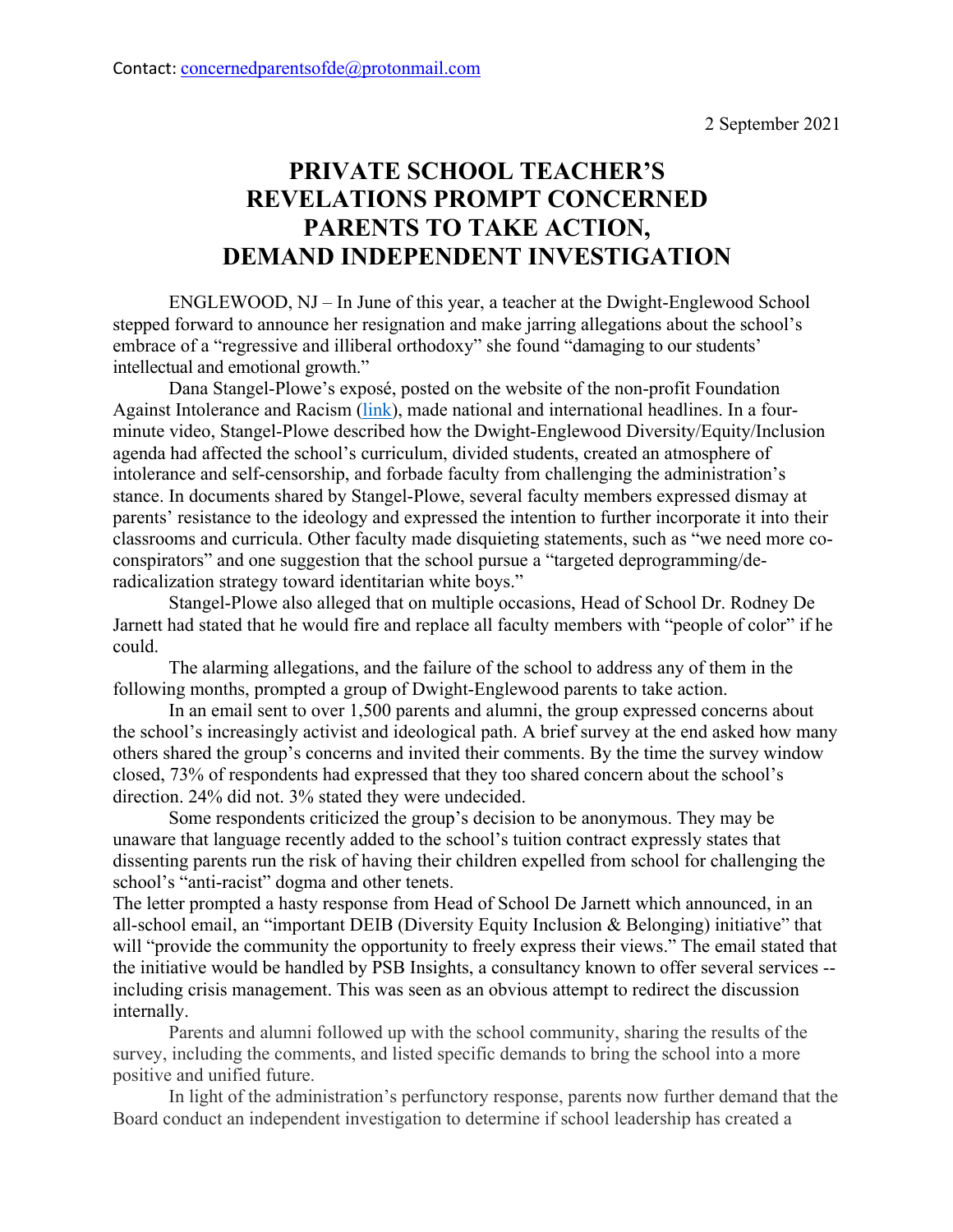hostile learning environment and abandoned its ethical responsibility to foster a positive, constructive learning environment for all of its students. An independent investigation, with full transparency, would also determine whether the Board is fulfilling its fiduciary duty to Dwight-Englewood School as the school works to build a more positive and unified community going forward.

The comments submitted by parents and alumni were on par with the survey results, with a majority expressing dismay at the school's leadership and ideological direction. The reactions suggest that parents and alumni should demand an independent investigation to determine if the school has created a hostile learning environment and abandoned its ethical, fiduciary responsibility to foster a learning environment for its students. A full accounting is attached to this document. Here is a sample:

"What you describe is part of a misguided cultural tsunami and I applaud you for challenging D-E to defy its influence."

"I agree with you 100%"

"Thank you for raising this issue."

"I have seen this worsening over the past few years. It is at a critical juncture. My children are afraid to express their thoughts and opinions in school because they are fearful of retribution. Thank you for creating an anonymous way for us to express views. It is sad it has come to this."

"I have two kids who recently graduated from DE and, I am an alum myself. I have written several emails to Algrant, DeJarnett and the President of the Board - similar (although not as eloquently written) - to this letter. GOOD FOR YOU!!! Keep it going!! I'm devastated at how much DE has changed over the past 4-5 years and how it's lost its mission to create critical thinkers and to promote an inclusive community! I'm going to pass this letter around to several parents who supported me in my fight."

"I don't like how children are being overly sensitive to race etc. it prevents them from connecting to each other on a deeper level and builds up barriers that otherwise wouldn't exist."

"My daughter has been incredibly uncomfortable this past year in DE. Happy to discuss further. Thank you for doing this!"

"Thank you for stepping up and bringing this to light. Yes, we too have been waiting for an answer from the school."

"Thank you I have been waiting for someone to step up to the plate  $&$  bring DE back to the great school it used to. Be & should be"

"Want my child educated, not subjected to having a divisive morality proselytized to them."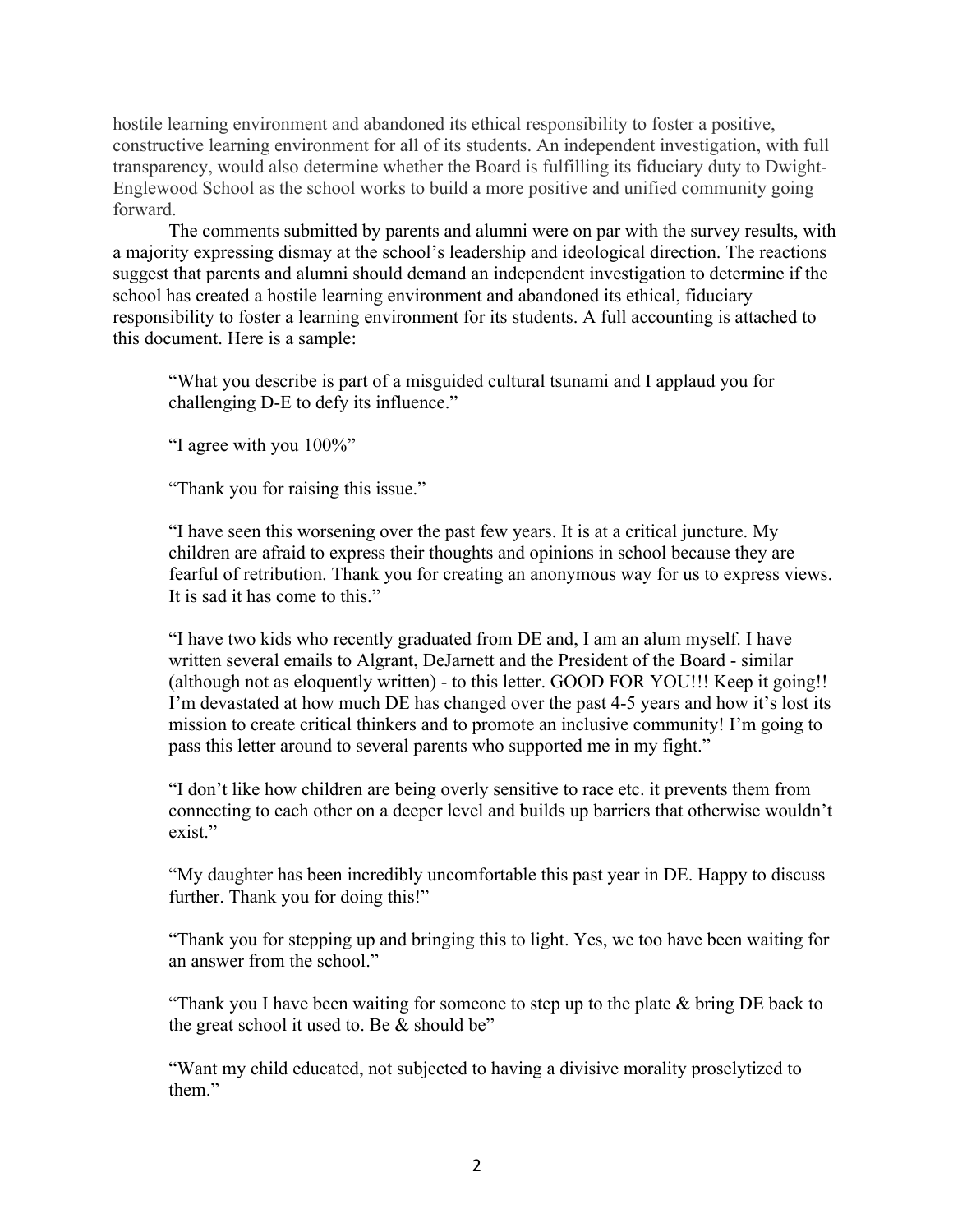"The school current policy can be perceived as polarizing and divisive, instead of recognizing and learning from history, and constructively build a productive society. The "freedom" of speech and respectful exchanges of thoughts are being limited. Equally concerning - we came here seeking 1) the focus of academic rigor and excellence. 2) growth of our child by quality of his merits and characters. Unfortunately both are overwhelmed and overshadowed by this movement of "political correctness". Being 1st generation immigrants, and victim of prejudice, we are sad to say, the direction the school is taking is not really addressing the inequality, but rather unintentionally dividing an already fragile society. This does not teach our children fair and critical thinking, but rather instructing them a conclusion that is really resonating. We continue believing DE, and hope DE could adjust its course to reflect "what is right", not "what sounds right"."

"We are new to the school and horrified at what we are learning about this administration. No one mentioned anything about the change in curriculum or approach. We got a much different sell on the school. We would not have accepted and joined the school if we had known. This needs to be fixed and changed, and we thank you for your efforts. You have friends in court."

The initial letter and the survey results letter follow. Survey results have been unedited, except for the removal of names and any identifying details so as to protect individuals from retribution.

Parents are currently coordinating how to move forward. Any interested parties are invited to contact concernedparentsofde@protonmail.com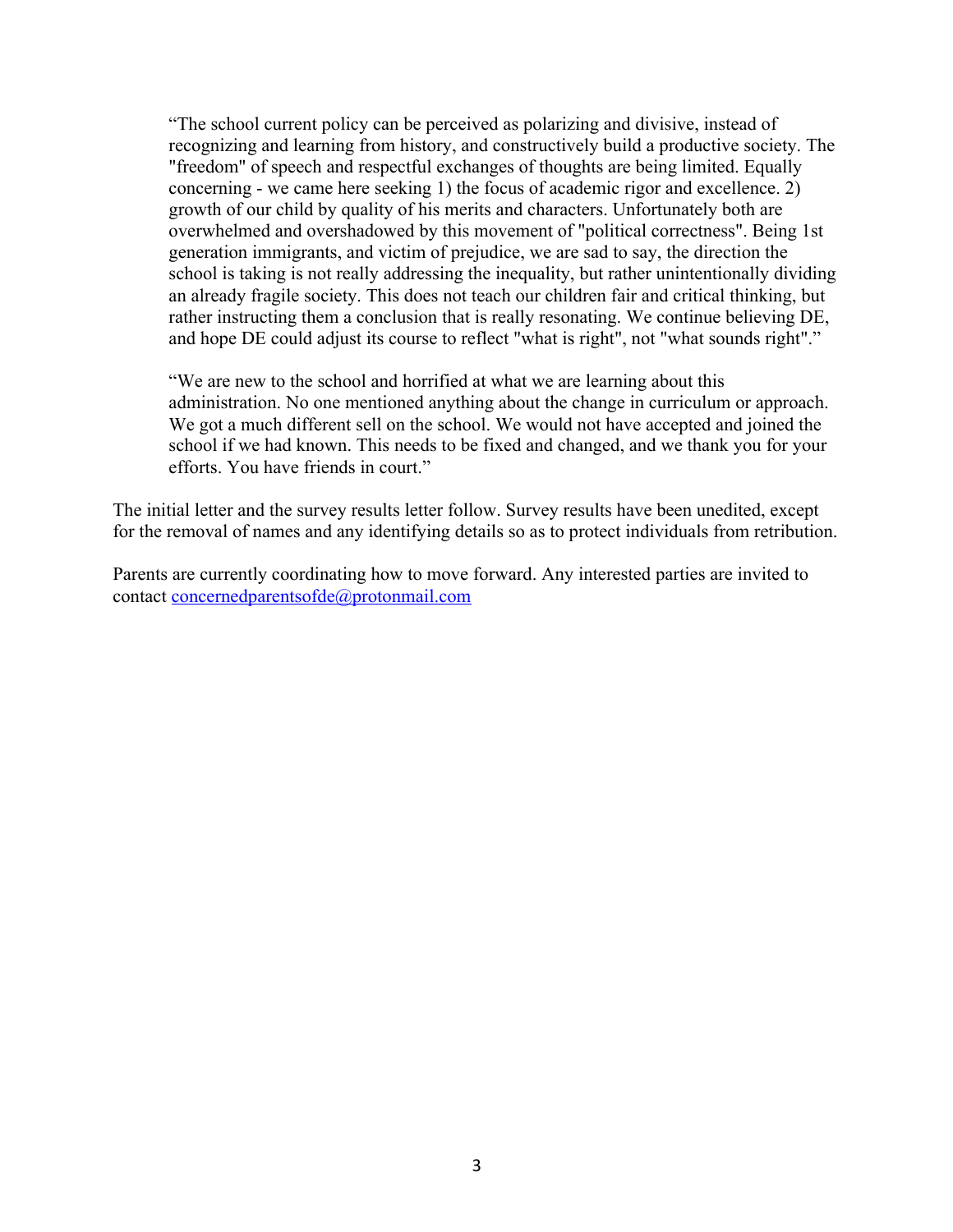### **(A) INITIAL SURVEY EMAIL SENT TO PARENTS, ALUMNI AND PROSPECTIVE PARENTS. FOR LOGISTICAL REASONS, THE EMAIL WENT OUT OVER THE COURSE OF A FEW DAYS:**

To Dwight-Englewood Parents, Alumni, & Prospective Parents,

This letter is written to the parents, alumni & prospective parents of Dwight-Englewood School ("D-E") concerning the direction of the School's Diversity, Equity & Engagement (DEE) program and its effect on the overall community. D-E has long been respected for its rigorous academics, community values, and inclusivity. In our view, the school culture has begun to devalue the diversity of thought, open-minded inquiry, civil discourse and a foundational sense of common humanity that drew many of us to it in the first place. In recent years, the school has instead been overemphasizing differences between groups of people, teaching in an increasingly one-sided and pessimistic way, and encouraging students to concur with a pre-ordained set of specific, narrow conclusions about complex cultural and political issues. The magnitude of this shift was brought to light in June, when a popular teacher at the school resigned, explaining her specific reasons as she did so. Her allegations and supporting evidence can be found here: https://www.fairforall.org/profiles-in-courage/dwight-englewood-whistleblower/

Like the rest of you, we have waited for a response from the administration to these allegations. None has been forthcoming. This is why we concerned parents are reaching out to all members of the D-E community to bring this issue front and center immediately. We believe that students should learn to engage with intellectual empathy with a range of sources and perspectives, grounding this approach with an emphasis on our common humanity that heeds Martin Luther King's celebrated dictum that people should be judged by the content of their characters. D-E should rededicate itself to the goal of graduating students who truly think for themselves and engage with their peers with grace and openness.

The current DEE program does not explore diversity broadly, examining our complex history and culture, which is rich in both successes and failures, missteps and great leaps for humankind. Instead, the program focuses almost exclusively on a negative and narrowly tailored set of conclusions, assigning students permanent stations based on their immutable characteristics and reducing nuanced and beautifully complex identities into simplistic binaries like oppressor and oppressed, white and black, etc, with little room to engage with different perspectives. D-E's current program also sows the seeds of division within our community by highlighting perceived differences while ignoring common ground. This divisiveness flies in the face of the school's oft-repeated goal, stated in the opening words of the mission statement: "as a community."

Over the past few years, many of us have heard of incidents that we found disturbing. A white student, who was assisting the video teacher in filming black students for their affinity group's presentation to the school, was told to leave the room because she was white. They said her presence made them uncomfortable, even though these video clips were being made for (and were later shown at) a school-wide assembly. Another white student was reduced to tears by a teacher who insisted that the student was racist because of her skin color. When a colleague heard what happened and expressed concern for the student, these concerns were ignored.

Further insight into the student climate at the school comes from the student newspaper, Spectrum (which is available to D-E community members). For example, in February 2018, a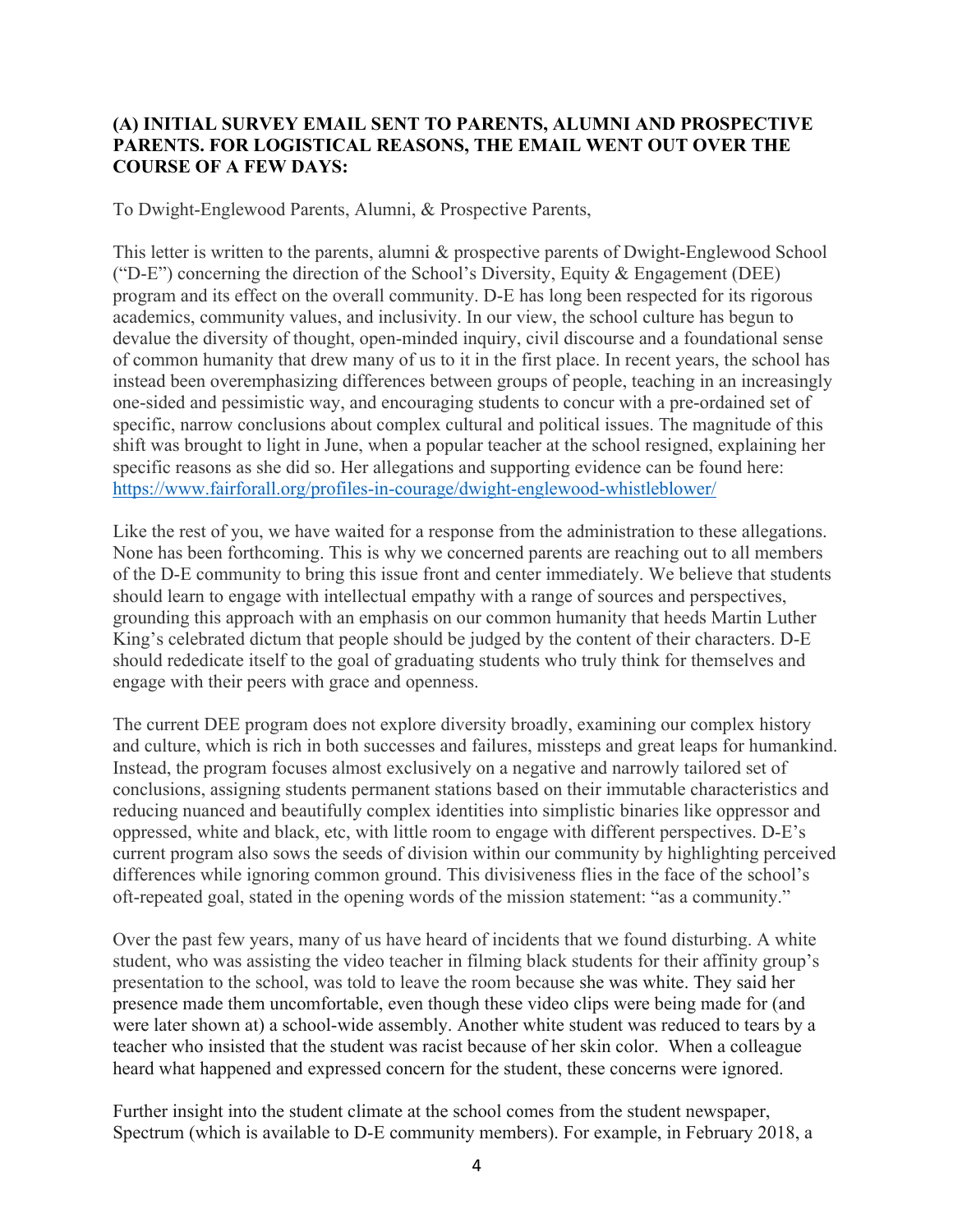student wrote:

"Recently, I was discussing a class assignment, a story about an Arab immigrant's son, with a friend who is not white. I was also sitting next to someone who is not white. I asked the friend across from me, "Why does Akram want to leave America if he got an education, found a group of people he is comfortable with, and has enough money?" My friend across from me thought and shrugged his shoulders. "Yeah, I don't know," he replied.

The friend next to me coughed under her breath, "white privilege."

This embarrassed me. I asked a question, and the friend beside me implied that my question was stupid, and I couldn't ask questions like this."

This anecdote, published in the school paper, reflects a learning environment in which students feel embarrassed to offer a different viewpoint.

As parents, we have stayed quiet until now. But thanks to Dana Stangel-Plowe's revelations, we now know that this ideological approach has made serious inroads into the culture and curriculum at D-E. In middle school, books like *American Born Chinese* have been dropped, while Ibram X Kendi'sbook, *Stamped: Racism, Anti-racism and You* has been swiftly added in order to promote the school's regressive ideology, with no books expressing different opinions made available as a counterpoint. Academic requirements have been changed to make room for the ideological bootcamp of "Seminar" In this mandatory class for incoming freshmen, "antiracist" educators teach the pessimistic perspective that our nation is irredeemably racist and that the world is made up of oppressors and oppressed. Students who disagree learn to censor or silence themselves for fear of reprisal from the teachers that proselytize and social ostracism at the hands of classmates who have become disciples of these worldviews.

These revelations also reveal that some faculty members are activists first, educators second. One discussed the need to "do more explicit work with white students." Another wanted a "targeted deprogramming/de-radicalization strategy toward identitarian white boys." One tellingly commented, "We need co-conspirators." That is not the talk of teachers. That is the talk of zealots.

There is a better, more affirming, more diverse, and more inclusive path forward that can build on D-E's historic commitment to these values by committing to the precept offered by the National Association of Independent Schools in the Equity and Justice section of its Principles of Best Practice: "The school respects, affirms, and protects the dignity and worth of each member of its community." D-E's current path overlooks many members of its community. Its ideology, steeped in fatalism and pessimism, presents students with an often miserable and myopic view of the future that falls short of protecting the dignity and worth of each member of the community. Our school should be sending graduates out into the world with a sense of wonder, excitement, positivity and resilience. At this moment, individuals from private and public schools alike are stepping forward to shed light on these divisive approaches. They hail from all political persuasions, ethnic and socioeconomic backgrounds, because this is not a partisan matter, but one of right and wrong. Of forward and backward.

It is understandable that many of you may not be comfortable signing a petition. We all want the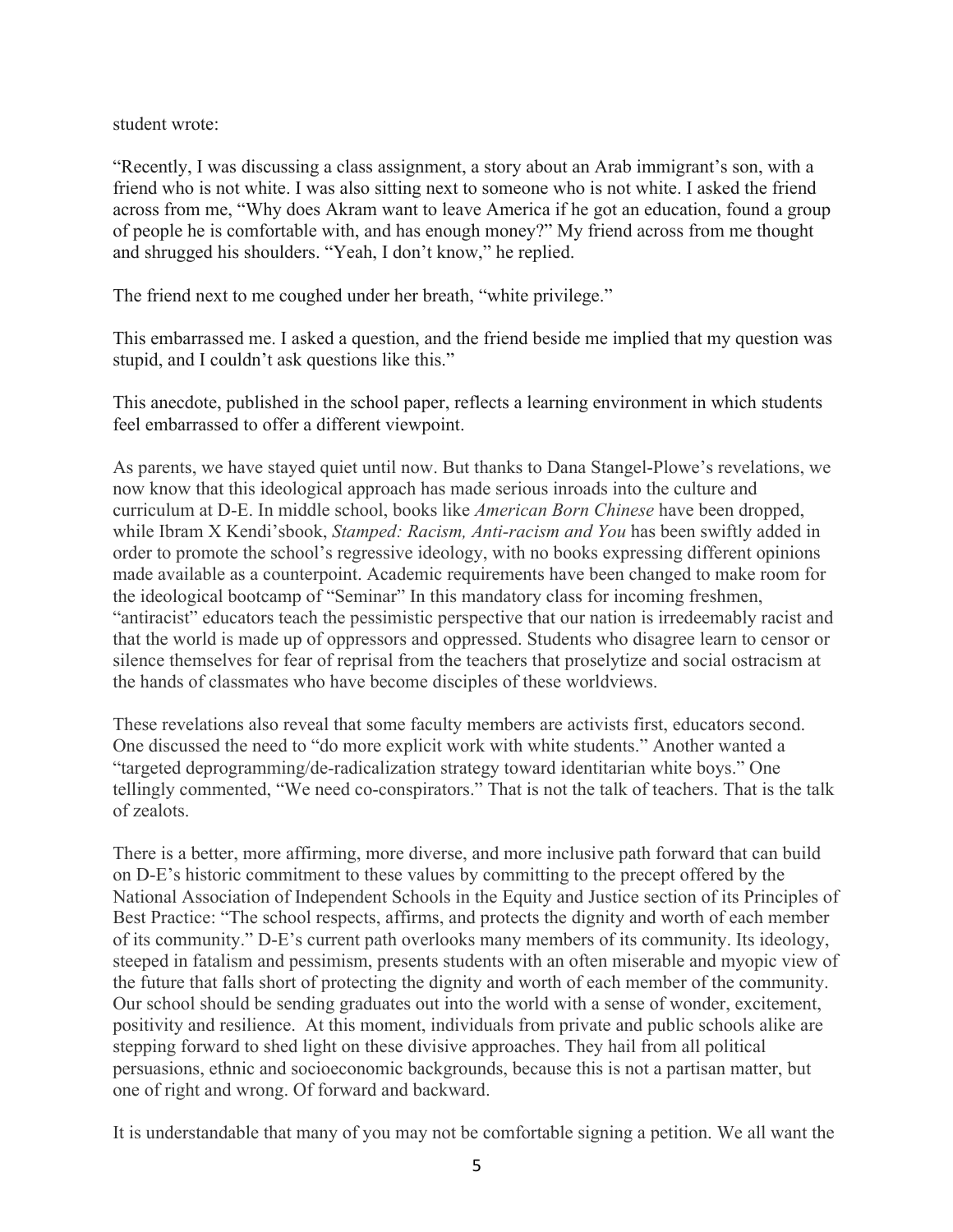best for our children and the school can powerfully influence their futures. After Ms. Stangel-Plowe resigned, Dr. De Jarnett promised to address the issue but never did. Is he ignoring it? We must urgently act with our tuition dollars and donations and have our concerns addressed in specific terms.

This letter is being sent to the current D-E community and to those considering D-E for their families. We hope that you will respond to this email to let us know if you are concerned, as we are, with the direction of the school. If you feel this way, know that you are not alone and that you do not need to act alone. Moreover, we have created a way for you to anonymously learn and share information going forward.

Click on the link to take the survey.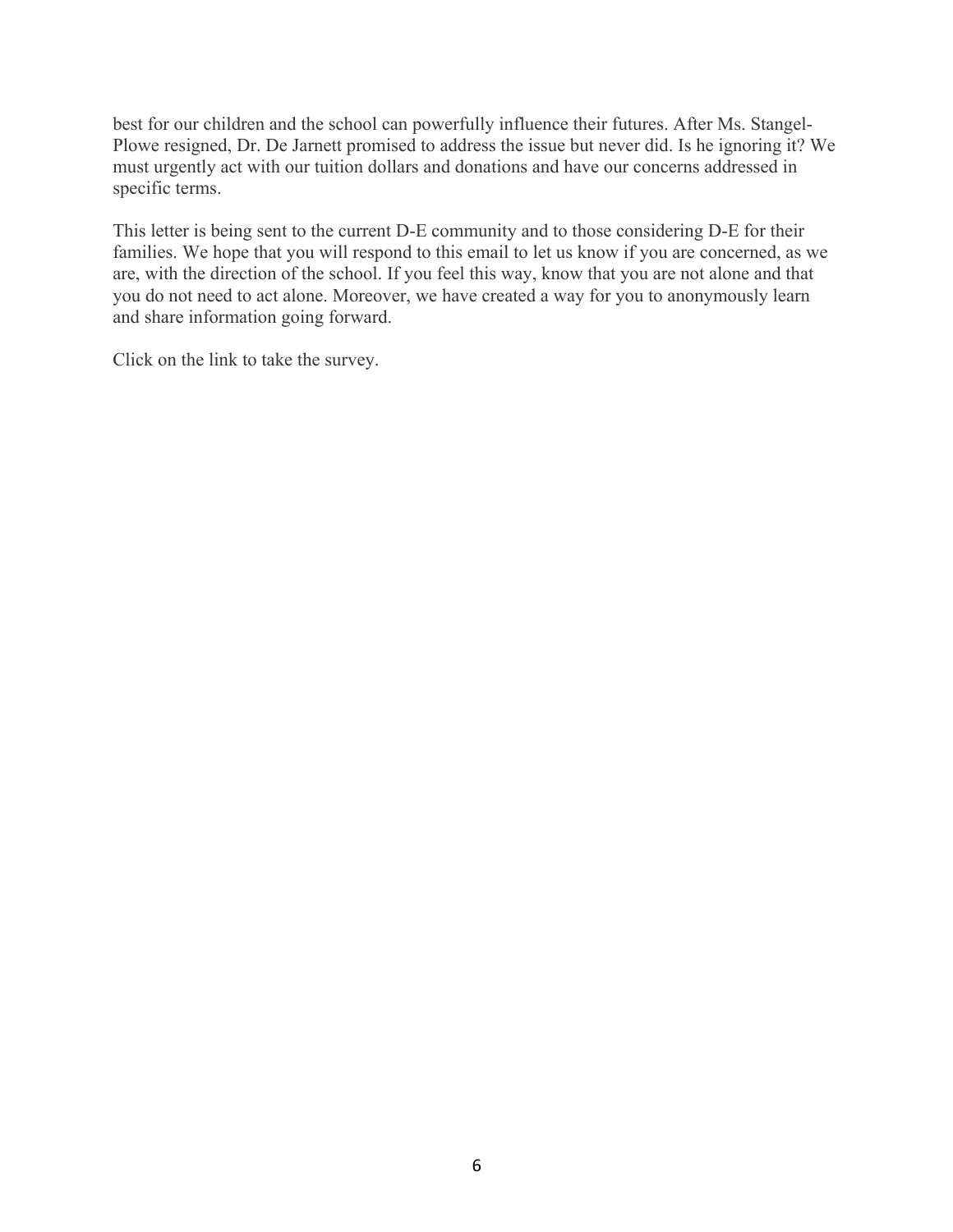# **(B) FOLLOW-UP EMAIL SENT TO THE ORIGINAL LIST:**

### Dear Dwight-Englewood Community:

As you know, we are a group of concerned parents and alumni of Dwight-Englewood School. We care about the school and the education our children are receiving. We chose D-E because of the school's many strengths and academic reputation. That reputation is being endangered by the embrace of a toxic and divisive ideology which has manifested itself in changes to the culture, curriculum, and hiring practices. We are concerned that the school's culture now stifles diversity by pressuring students and faculty into a spiral of silence.

Last month, we anonymously sent a letter to the community in order to express our concerns about the direction of the school in light of the revelations of a teacher's public resignation. With our letter, we included an anonymous survey, and we are following up now with the results.

We sent the letter and survey to 1,520 Dwight-Englewood parents and alumni over the course of a few days. We received 218 responses to our survey, a 14.3% response rate. Of those who responded, 73% expressed that they share our concern about the school's direction. 24% do not. 3% are undecided. That means that, in our community, at least 160 parents are concerned about the ideology that has pervaded our school. We also received many comments, which we share below, redacted in places in order to protect identities.

Some of the comments questioned why we reached out to parents anonymously. We would like to explain our reasons. First, the school's tuition contracts -- the ones all parents and guardians are required to sign -- say that the school can punish you for challenging the school's ideology. This wording has been added in the past few years and makes clear that questioning voices will not be tolerated. Specifically, families promise:

*"...that they and the Student are joining the School whose stated mission is to embrace diversity, and, as a result, must recognize that the School is committed to individual, communal, and institutional efforts to be an anti-biased, anti-racist community….Parents/Guardians are expected to commit to this core part of the School's mission….Parents further acknowledge that the School reserves the right in its sole discretion to dismiss or otherwise discipline any student who does not meet the behavioral...standards….or whose conduct at any time or place interferes...or brings discredit to the School." -- D-E 2021-2022 Enrollment Contract, "Compliance of School Policies,"* (page 5).

While the dictionary definition of anti-racist as "opposing racism" is something we all support, the school has wielded its institutional power to enforce a rigid definition of what it defines as "anti-racist" based on the illiberal and race essentialist teachings of people like Ibram Kendi and Robin DiAngelo. This language seems to empower the school to retaliate against students and families for the mere act of questioning the school's ideological approach to achieving our shared goal of ending racism and intolerance. Fear of reprisal from those who wield institutional power is what has allowed this divisive and regressive ideology to flourish in our schools. As a result, there is little input from parents, and there is little transparency from the administration.

Also, as recent news reports have shown, the National Association of Independent Schools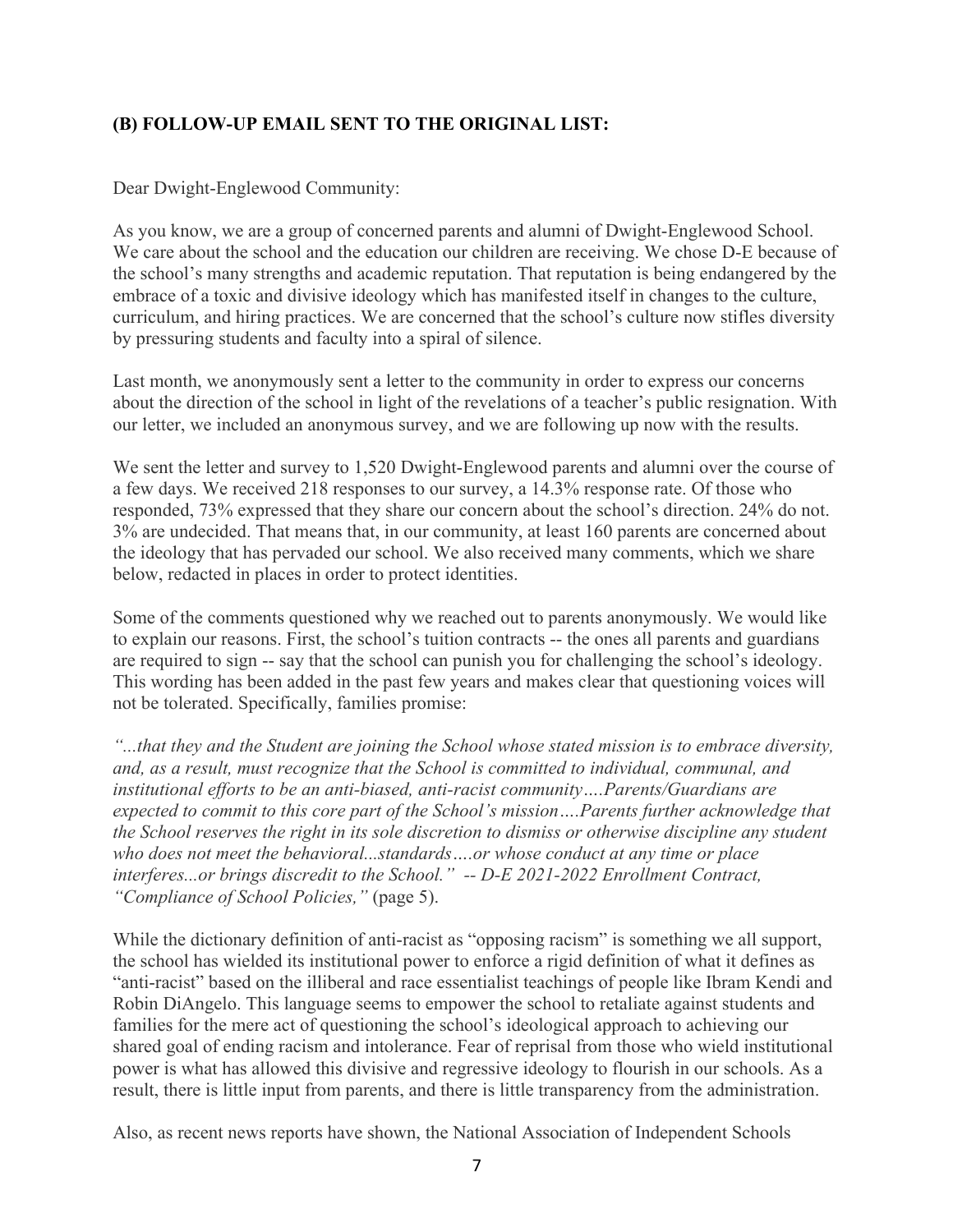encourages its member schools, including D-E, to include this ideology in their curriculum. Industry consultants, such as The Glasgow Group and Rosetta Lee, who promote the ideology, have suggested that they wish to punish dissent and have equated dissenting parents with the Capitol Hill rioters and Klan members. Our educational institutions no longer seem interested in rational discourse on controversial topics; our own D-E teachers have engaged in the rhetoric of ideologues who will not tolerate any questioning or scrutiny.

We have acted anonymously, not because we do not want a dialogue, but because, in this fraught environment, we rightfully worry about reprisals against our children. We decided that an anonymous survey would best allow us to protect our children while trying to engage the community in an honest and difficult conversation. We aimed to express our concerns and connect with those who share our concerns so that we can work constructively toward a positive and inclusive community for all D-E students and families.

Several people asked what we want and what our goals are with our letter and survey. Overall, we hope for a more unified and inclusive community for all of our students and faculty, regardless of the color of their skin or the viewpoints they hold. In any community, there are bound to be disagreements, and these disagreements should be embraced and not stifled.

Specifically, we have the following requests:

- 1. Amend the tuition contract to promise transparency and recognize that healthy, productive disagreement is essential to any diverse community. Our children and families should not face disciplinary action for expressing viewpoints that the school does not like. The school must affirm that it will not take any retribution or negative action against, or disclose the names of the families or children who question or express concern or dissent over the school's DEE programs and curriculum.
- 2. Define what the school means by asserting that it is an "anti-biased and anti-racist community." This phrase has been used at D-E to enforce the regressive ideology that holds that "the only remedy to past discrimination is present discrimination." (Ibram Kendi). Is this what the tuition contract is asking parents to affirm? We fully support a pro-human approach to anti-bias and anti-racism at our school, and we reject this regressive ideology being taught as fact to our children.
- 3. Amend the school's diversity statement to include and affirm the school's commitment to open dialogue and viewpoint diversity. We note that our current diversity statement fails to mention ideological or viewpoint diversity. We also ask that the diversity statement be amended to emphasize our common humanity, and the fact that many of us do not choose to define our identity based on immutable characteristics like skin color. Students should be permitted to be their authentic selves and to form their own unique identity, and not encouraged by the school to embrace a socially constructed group identity. Students should be exposed to competing ideas and worldviews at our school as part of a complete education, and not taught to see the world through a narrow ideological lens.
- 4. Rebuild a unified and positive school culture by cultivating the character traits and values that D-E advertises on its website and on flags around campus: respect, honesty, judgment, community, courage, and commitment. To build true community among our diverse population, the school should also recommit to its ideals in D-E's "Profile of a Graduate" by providing a balanced curriculum and creating an open culture of viewpoint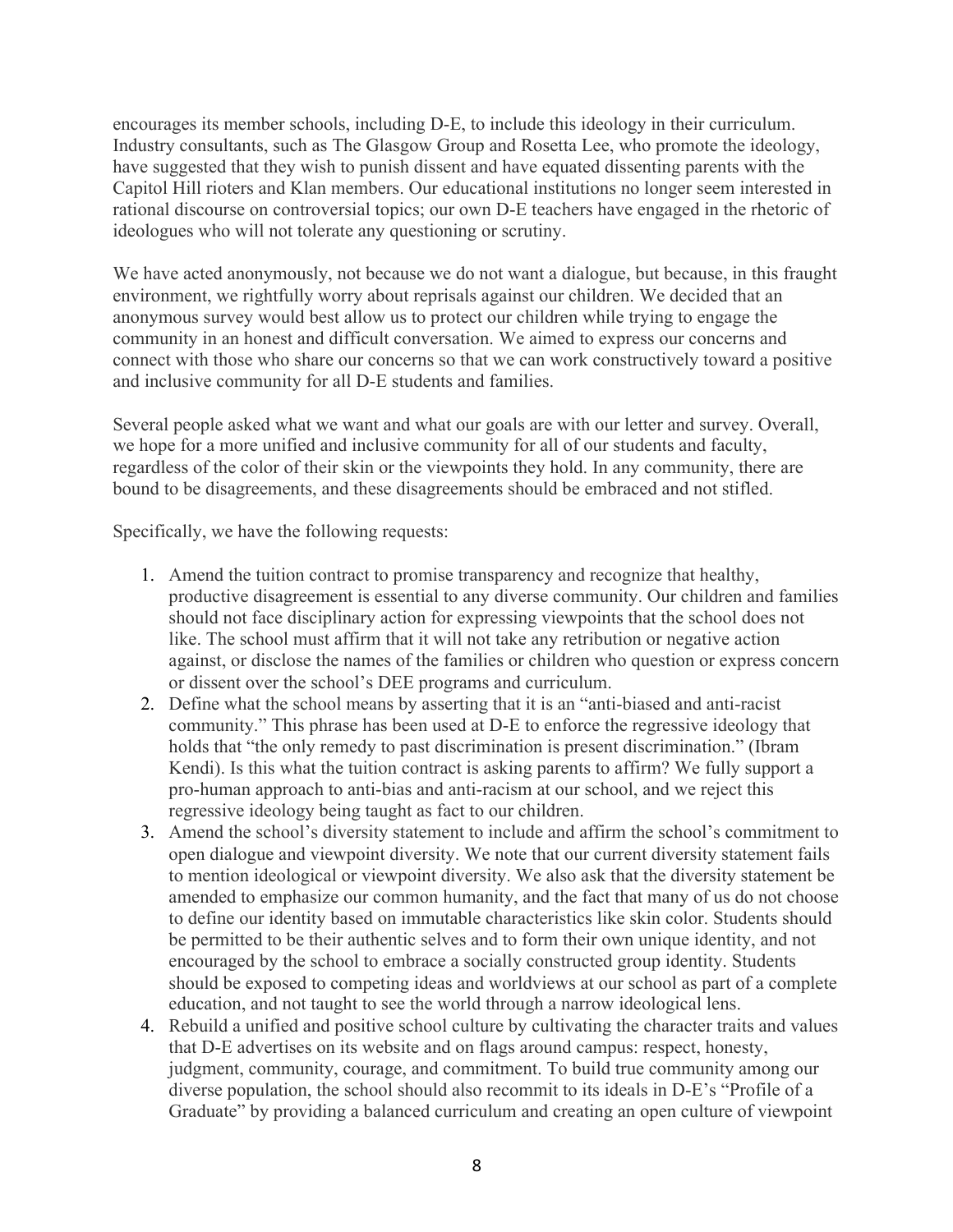diversity as a way to instill in our students the ability to "engage creatively and compassionately in the world [and] think clearly, decide wisely, and live honestly."

Overall, we urge the school toward a true course-correction. The current plan of using a thirdparty crisis management firm to solicit feedback so that it can be quietly ignored -- standard procedure at other schools -- is not acceptable and will ultimately leave D-E on the wrong side of history, as it embraces an increasingly intolerant and illiberal orthodoxy while suppressing diverse voices and perspectives.

While it is true that parents unhappy with the school can leave and take our tuition dollars elsewhere, our aim is to improve this school and constructively approach the administration with our concerns. As it stands, the school is not delivering the product it advertises.

Please read the attached comments to see for yourself the current climate at the school. Ask yourself if it's what you signed up for, and if it's what you want for your child.

Signed, Concerned Parents of Dwight-Englewood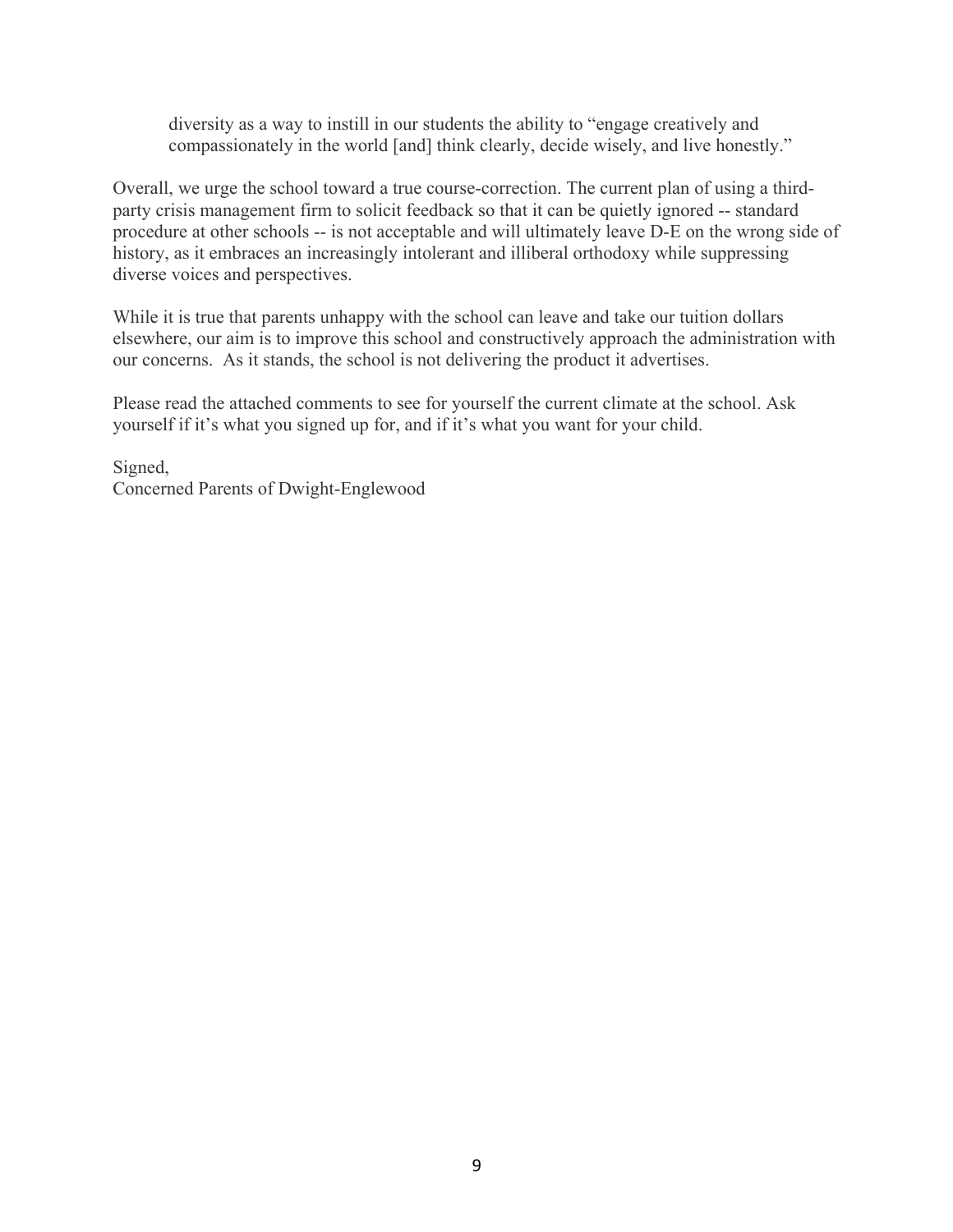# **(C) SURVEY RESPONSES, IN CHRONOLOGICAL ORDER. ANY IDENTIFYING INFORMATION (NAMES, GRADES) REDACTED TO PROTECT INDIVIDUALS EXPRESSING THEIR OPINIONS:**

What is wrong with changes? God sent his only begotten son into the world to die for us so we can have redemption. We need to look deeply into our selves and find Christianity, love, honesty, & forgiveness for everyone in our community. Remember the quote from the Bible (John 3:16). I will also add that What is done in darkness will soon come to light. We must watch and pray as the COVID pandemic continues to engulf & divide us. God love is real and he is the only supreme being. Amen!

I could not have expressed my thoughts and feelings better then you have in your letter thank you so much for doing this

I agree with you 100%

What you describe is part of a misguided cultural tsunami and I applaud you for challenging D-E to defy its influence.

Not at this time

Thank you for raising this issue.

Na

This has to change or DE will see a mass defection.

My son's experience has been nothing like what was alleged in the letter by the former teacher. He has told me of rich conversations in the seminar classes, and has been open about his conservative views (which run more conservative than even his parents). He has never talked about negative feedback, but he has been pressed to defend some of his positions.

I need more information. When and where is your next meeting to discuss this? I would like to attend. Will attendees be asked to wear masks under their white hoods?

I am so grateful you are doing this for our community. I have been so disturbed about the direct of the school but haven't felt comfortable speaking up. Thank you for your courage

As a white person I acknowledge that I am privileged so it is easier to tilt the world towards equilibrium! Your efforts are ones to be discussed when equality is close or it exists! We are light years away from that! You need to read more about things , live in more settings and meet more diverse people to understand this! I hope parents do not become tools to this political hiatus! School has to put diverse faculty and management infront of little brains to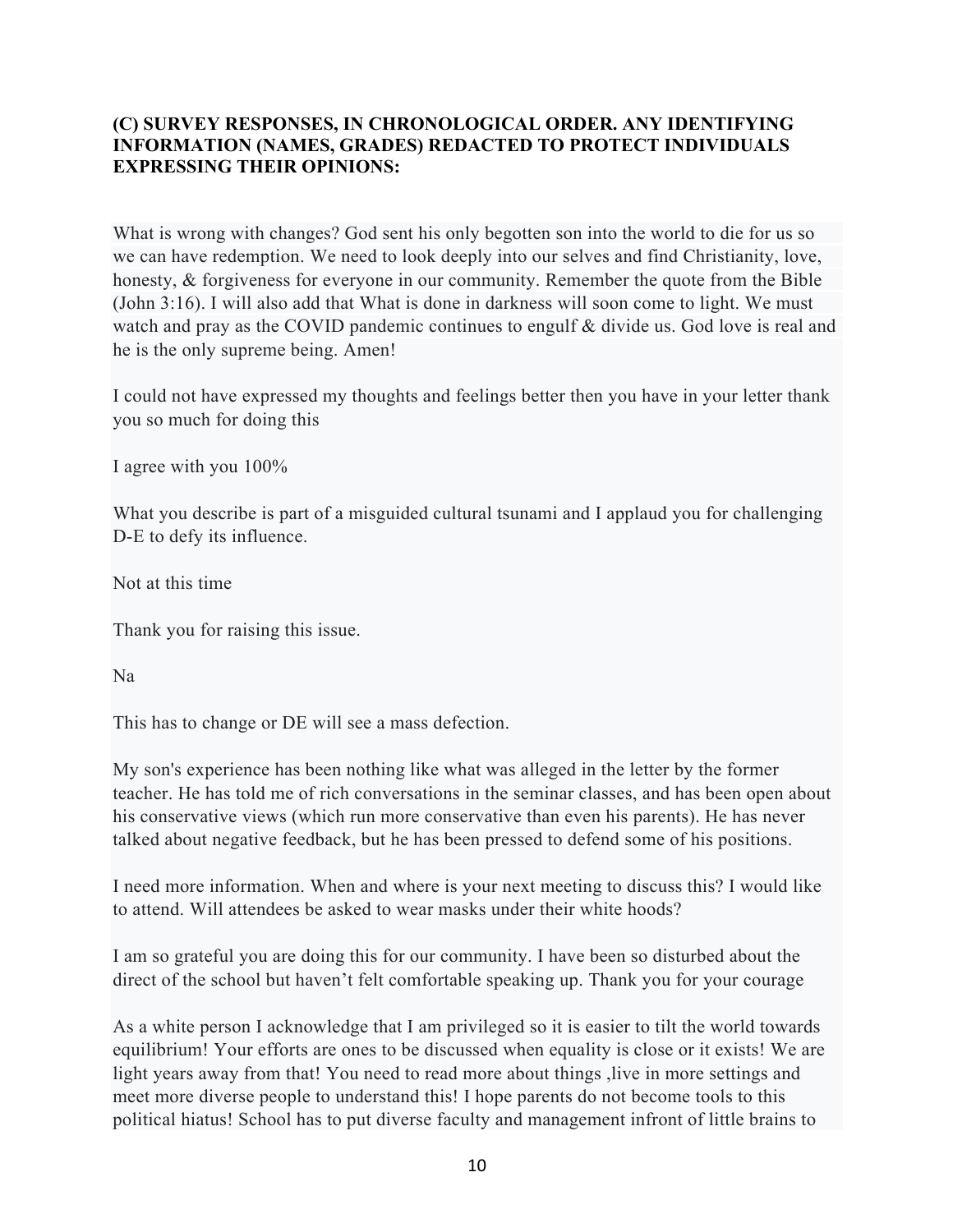make sure there is hope! It is not a doctrine, it is a process with mistakes and learnings! Discussing this should not even be an issue unless you have a weird political agenda! And a teacher that waited until the year all her kids graduated so she gets full amount of financial benefits from the school is very shady to say the least!

Black and brown children have felt targeted and marginalized in DE, in independent schools, and in life in general for years and years. My children deserve a safe place, as all children do. We have always had to teach our children to be strong and keep persevering. Teach your children to be more resilient and perhaps their fragile privileged egos won't be so easily bruised. It is very telling when being anti-racist is something that makes people uncomfortable. Please check your white privilege. Your ignorance and the lack of your ability to see how ridiculous your words are is truly disheartening. As an aside, on the likely chance you are thinking that my black and brown children don't get a say because they must be getting financial assistance or something, think again. We pay full tuition, just like you. My green is the same color as your green. My voice holds the same weight as yours, even if you don't think so. My beautiful and smart children add some much to the DE community, but I know that if ever I am not happy with DE I can leave ad find another school that fits my family better. You too have that option, perhaps you should consider it and move on. This is a battle you will not win. The world is changing. Teach your children to deal with it.

I have additional academic concerns, specifically with the "integrated" approach to world history. i believe the root cause is the same as with diversity issues - school's attempted marketing strategies at the expense of well rounded education. Happy to discuss further if appropriate at this time.

Our children live in the real world and absorb the unrest, confusion, polarization and politics that surround all of us these days. They, too, understand how divided we are as a country and they, too, who are just learning to voice feelings and opinions as they struggle with all of the facets of growing up, are as reluctant as many of their parents to address these mixed feelings around their peers…the social pressure is enormous. How many of us, at this point In time, can say we are "facing the world with a sense of wonder,excitement, positivity, and resilience"? Of course that is the hope, but the reality of our fractious world can not be denied. Perhaps, in the end, it is up to us, individually as parents, to help give them the confidence and resilience they will need to be active, strong participants in our fragile democracy. May it be so.

#### I agree with you

I have seen this worsening over the past few years. It is at a critical juncture. My children are afraid to express their thoughts and opinions in school because they are fearful of retribution. Thank you for creating an anonymous way for us to express views. It is sad it has come to this.

I have [REDACTED] who [REDACTED] graduated [REDACTED] and, I am an alum [REDACTED]. I have written several emails to [REDACTED] and [REDACTED] - similar (although not as eloquently written) - to this letter. GOOD FOR YOU!!! Keep it going!! I'm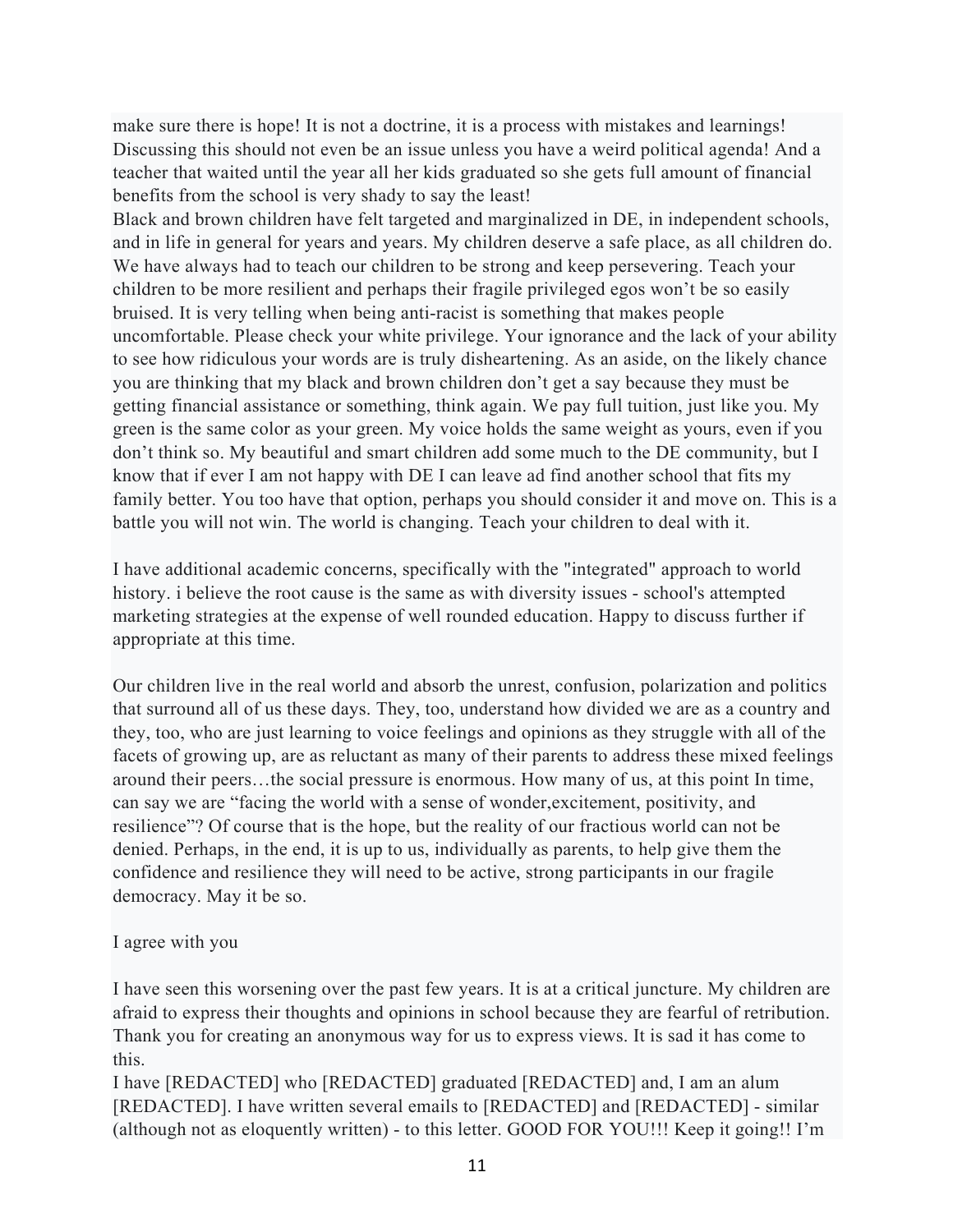devastated at how much DE has changed over the past 4-5 years and how it's lost its mission to create critical thinkers and to promote an inclusive community! I'm going to pass this letter around to several parents who supported me in my fight.

Who wrote this letter, it was not signed and what is there affiliation with the school Does diversity also include thought? There are many intellectuals, who happen to be black, that talk about the real history and the actual data. Why not use their work?

I believe in and support the work that D-E is doing in the area of diversity and inclusion. Additionally, I am disappointed that my email address has been used without my permission in the sending of this communication.

I feel my kids are brainwashed in thinking everything in "racist" and "no racist" terms. I have to tiptoe around them when I have to even describe people because they think is offensive to even name the race of a person... I have always raised them to judge people only on their character. Under all our skin are the same bones! I have no idea where along the way their mentality changed, but I need to stop this negative change!

#### This is an excellent letter.

Your approach to sending this email is hurting positive dialogue and discourse with the school community. I would appreciate it if you emailed the group again clarifying who exactly has this opinion as "In our view, the school culture has begun to devalue the diversity of thought, open-minded inquiry, civil discourse and a foundational sense of common humanity that drew many of us to it in the first place." -- "our view" is vague, and clearly nobody has signed their name under the letter. I disagree with your approach in emailing parents and prospective parents and think the statement you made as "fact" (see below) is simply not true in our experience at all. I disagree with the actions the former teacher who resigned took, and think her opinion is one opinion that can be considered amongst many, but making statements that are opinions as "fact" is misleading and not helpful if you really want to have productive discourse to discuss these issues. Setting up a curriculum to discuss these sensitive issues will be a work in progress. So many black and non-white students over the years have also been subject to "disturbing" incidents as you discussed-- and the school is made aware and is addressing them. I am confident that [REDACTED] is thinking about these interests and will move forward in the best interests of the community. Actions like these are thwarting his ability to think and move forward in an efficient and effective way. The statement you say as "fact" but is opinion is below -- and please understand that OUR experience has absolutely explored diversity broadly, rich in successes and failures, and has given my child self confidence and pride in her own diverse background. Her class last year was a wonderful accepting community of kids who supported one another and listened to each other. OPINION not FACT; "The current DEE program does not explore diversity broadly, examining our complex history and culture, which is rich in both successes and failures, missteps and great leaps for humankind. Instead, the program focuses almost exclusively on a negative and narrowly tailored set of conclusions, assigning students permanent stations based on their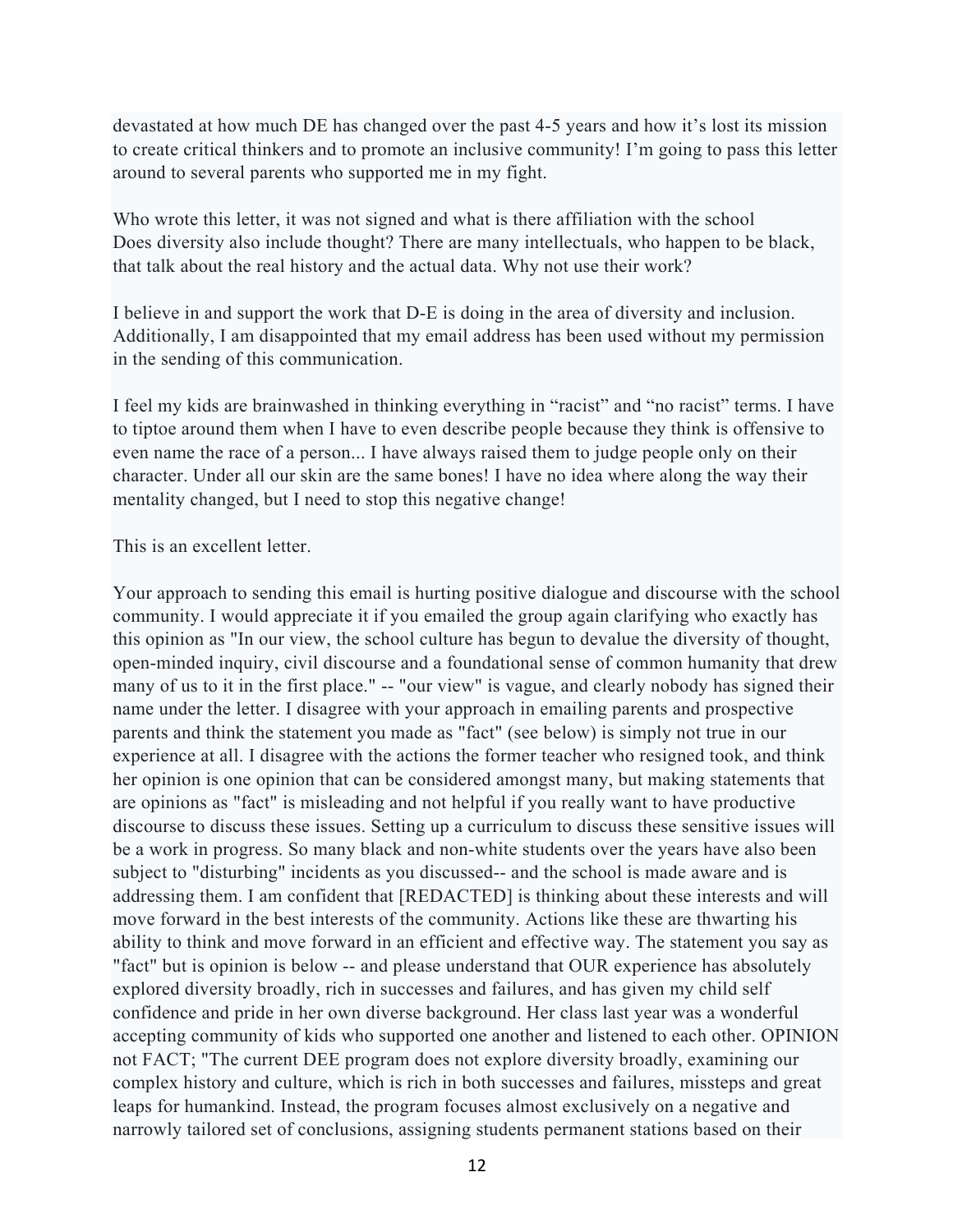immutable characteristics and reducing nuanced and beautifully complex identities into simplistic binaries like oppressor and oppressed, white and black, etc, with little room to engage with different perspectives. D-E's current program also sows the seeds of division within our community by highlighting perceived differences while ignoring common ground. This divisiveness flies in the face of the school's oft-repeated goal, stated in the opening words of the mission statement: "as a community." "

The allegations are not consistent with our perception or child's experience.

I have not witnessed any of these allegations in my experience as a member of the dynamic and inclusive community

Seems like the school has shifted from relatively neutral to progressive activist in a few short years. Every class (including STEM) and communication sounds infused with (left) politics. As a result, the school's misdirected efforts for inclusion have silenced debate and encouraged ostracism at the expense of our children's education and social health. Thank you for asking these questions, and please share the feedback from your survey.

As a parent of non-white students I find your letter the opposite of community. It shows your fear of a loss of privilege and a fear of true engagement. Stating that racism existed and exists in this country is not "fatalistic"; it is a hard truth. It also is required if we want to get better in the future.

# N/A

I don't like how children are being overly sensitive to race etc. it prevents them from connecting to each other on a deeper level and builds up barriers that otherwise wouldn't exist.

I agree with your email 100%

You can use my name in your petitions. My daughter has been incredibly uncomfortable this past year in DE. Happy to discuss further. Thank you for doing this!

These are similar concerns that I have been feeling in the past year especially the part "faculty members are activists first, educators second"

The issue is intellectual debate has been extinguished with faculty presenting their own views as gospel instead of teaching children the tools to evaluate formulate & grow into their own intellectual skin.

I thing [name redacted] was the driving force behind many of this and [REDACTED] should be held accountable stable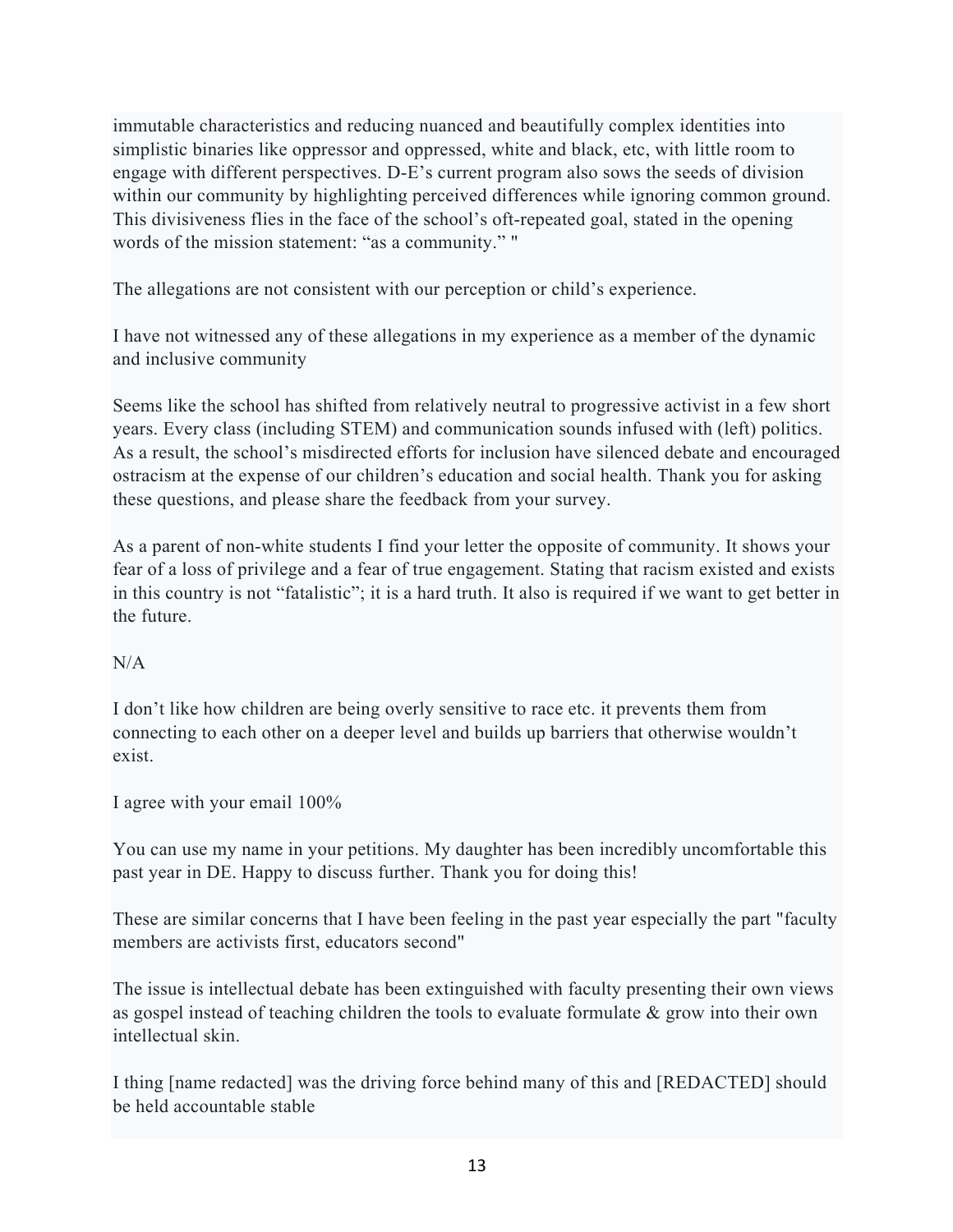### Thank you!!!

Thank you for stepping up and bringing this to light. Yes, we too have been waiting for an answer from the school. My son [REDACTED] graduated and my daughter is going into [REDACTED] and they feel very uncomfortable.

Thank you I have been waiting for someone to step up to the plate & bring DE back to the great school it used to. Be & should be

I am both curious and concerned that those of you who wrote this letter DID NOT attach your name to this correspondence. I am deeply concerned that this letter alleges that DEs attempts to foster a more equitable experience for both staff and students focuses primarily on the "unfair" treatment of white students with absolutely no mention or understanding of what anti-racism is truly about. I find it hard to believe that DE leaders are categorizing students into groups defined as the oppressed and the oppressor. Please demonstrate real evidence of those alleged practices. Anti-racism work is hard! It's ok for white people to sit in discomfort as they learn the facts about systems of oppression and how they have benefited from structural racism. This does not mean that THEY are responsible- should be blamed- or described as a racist. What it means is that white people have a RESPONSIBILITY to acknowledge- listen and act to undo belief systems, bias, and systems that foster inequity. Alarmingly- you have not mentioned the students, teachers, and/or faculty of color who have serious and confirmed experience where bias and racist remarks made silenced or made them feel uncomfortable!!! I would like to know your solution- approach. On another note- this teacher had no problem sending her children to DE on reduced tuition- celebrated prom And graduation openly before releasing her resignation to national news source/ seems ego centric to me. I hope you will identify who you all are and what you hope to gain. I will join in a conversation as soon as that is more clear. Please make the results of this survey available to everyone!

You write that the school has yet to address the resignation. I was under the impression that the new DEI hire was in part to address that situation. I am not sure if that is true, but if so, this letter seems to leave out an important point. Further, I have heard rumors -- unconfirmed! -- from other parents that the teacher who resigned was going to get terminated for cause so she tried to jump the gun by going to the media. Again, I am not sure if that is true. These two things are part of the reason why I marked "undecided."

We are concerned. Thank you for raising this issue!

I don't think "American Born Chinese" is a good book for young adults as it fosters unnecessary stereotypes among minds that are not mature enough to understand the satires behind it. It was probably a good idea to drop that book from the curriculum.

This is the Board's responsibility too!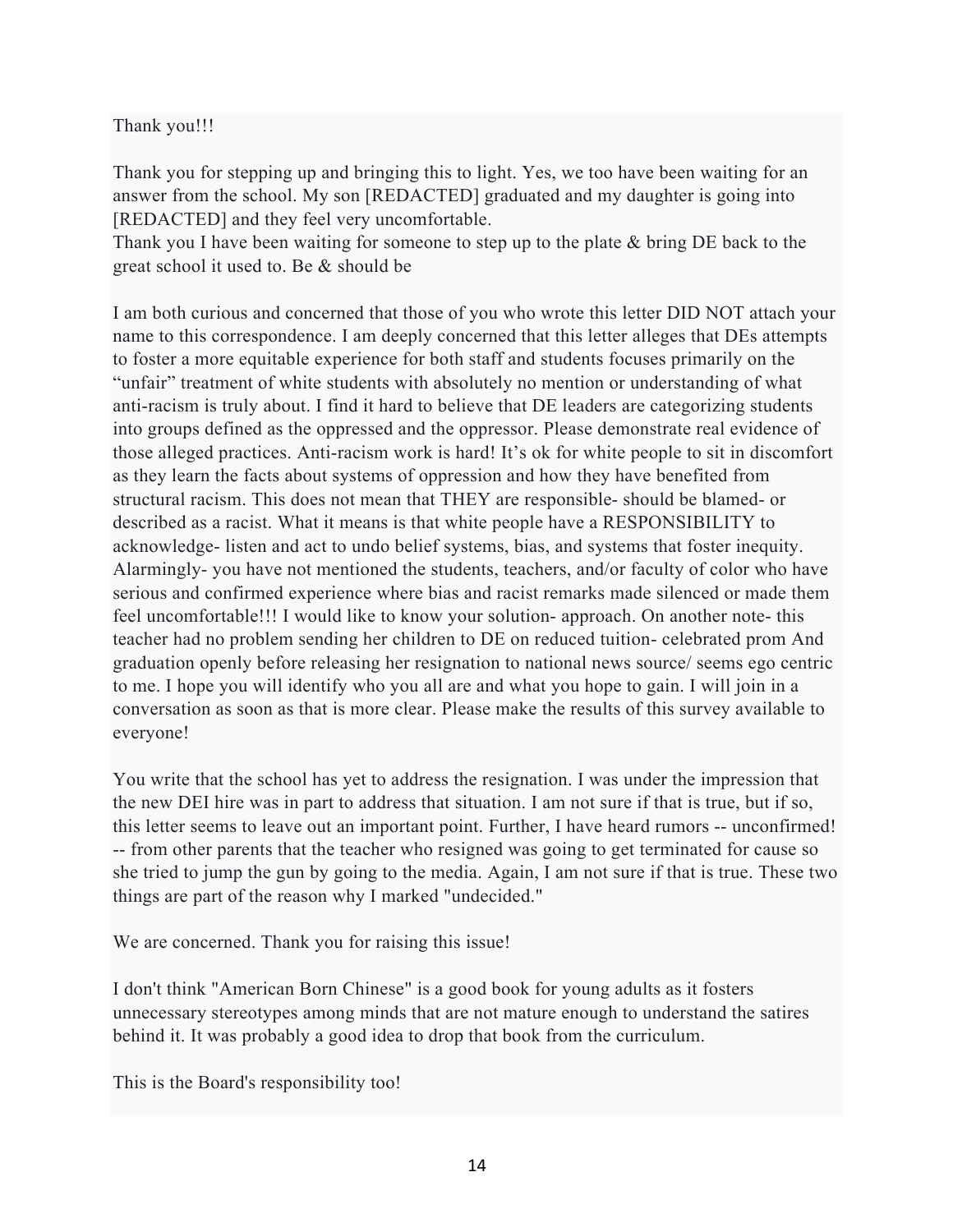I happen to agree with what the school leaders are doing. Why hide behind this anonymity if you believe in the merits of this argument you are making?

I just wish this kind of activism stays out of the educational system. This is a private institution, those who have, in my view, misplaced concerns are free to leave. The so called popular teacher waited for seven years until her children are out from this very same school to make this outrageous allegations as if the rest of us the parents and our children are misguided individuals incapable of making our own judgement on topics and selecting appropriate fora to express ourselves. Witnessing this effort is utterly disappointing, knowing that adults are ready to drop their children's welfare just to push forward a strange agenda. Perhaps, instead, you could focus on spending more time with your children and let them express themselves at home and discuss their impressions with an open mind… you may experience some enlightening…

If what is written in the letter as well as the supporting evidence is true I am very interested in trying to have this changed

Want my child educated, not subjected to having a divisive morality proselytized to them. The school current policy can be perceived as polarizing and divisive, instead of recognizing and learning from history, and constructively build a productive society. The "freedom" of speech and respectful exchanges of thoughts are being limited. Equally concerning - we came here seeking 1) the focus of academic rigor and excellence. 2) growth of our child by quality of his merits and characters. Unfortunately both are overwhelmed and overshadowed by this movement of "political correctness". Being 1st generation immigrants, and victim of prejudice, we are sad to say, the direction the school is taking is not really addressing the inequality, but rather unintentionally dividing an already fragile society. This does not teach our children fair and critical thinking, but rather instructing them a conclusion that is really resonating. We continue believing DE, and hope DE could adjust its course to reflect "what is right", not "what sounds right".

Those topics should not be the focus of education at DE. I have not heard of any cases that are described in the email or in the resignation letter. If those are true, this would be disturbing, indeed.

We are very concerned. We have children in [REDACTED] and are worried about the new "curriculum." This feels like it is teaching our children how to be racist and causing friction within the community. Thank you for this.

Yes

I see you…

We are new to the school and horrified at what we are learning about this administration. No one mentioned anything about the change in curriculum or approach. We got a much different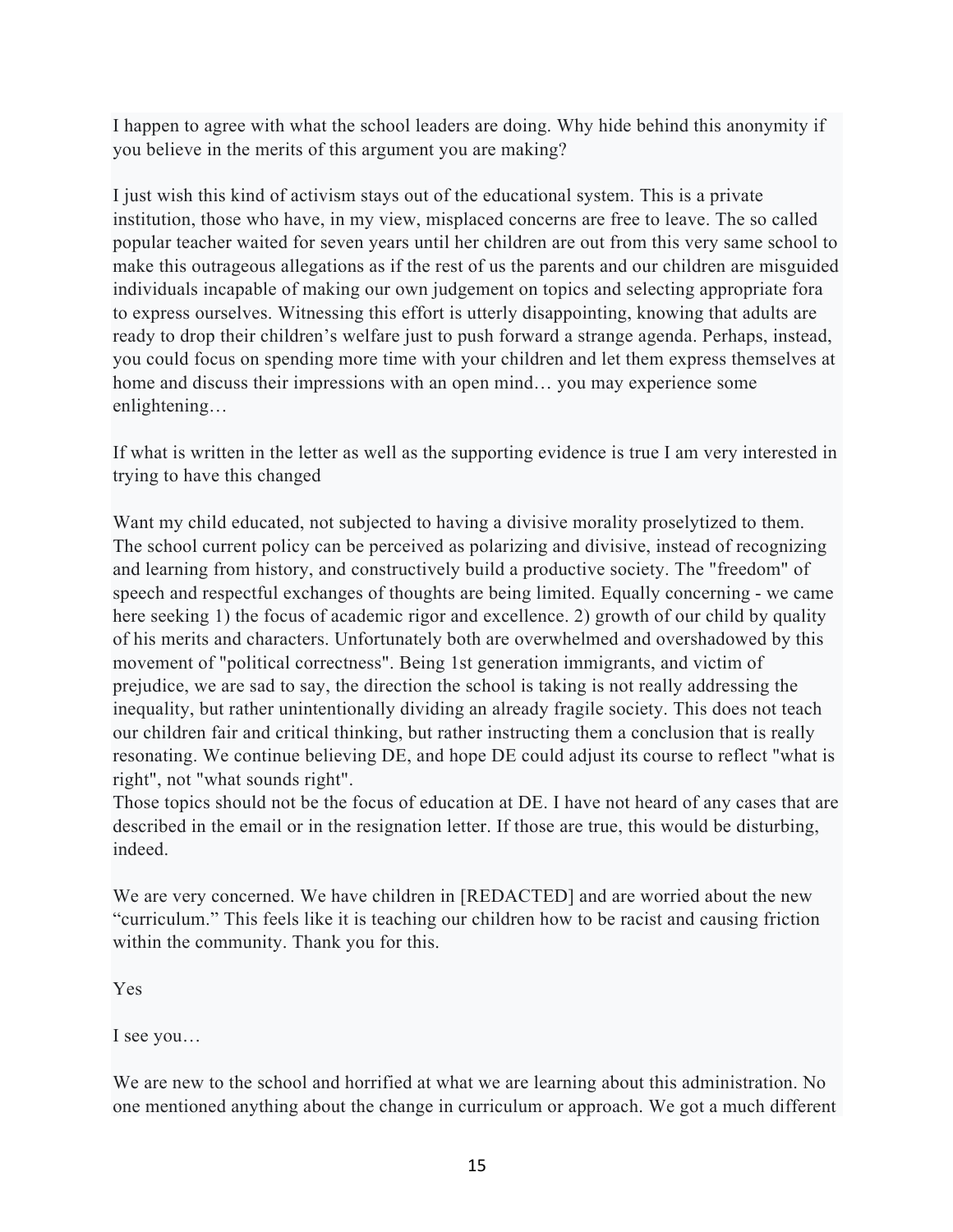sell on the school. We would not have accepted and joined the school if we had known. This needs to be fixed and changed, and we thank you for your efforts. You have friends in court.

How can I get involved?

thank you for putting this together

I'd like to know what the faculty thinks about these changes and if they have been contacted by your group.

The feedback I've gotten from my child is that this whole thing is overblown, and that she considers [REDACTED] to be an unreliable narrator. While I'm sure that, as in any school, there's some uncomfortable negotiation of political issues both between teachers and kids, and between kids and each other (as there was many years ago when I was a high school student), my sense is that there's simply no serious issue to address with the administration. Absolutely agree with everything in your email but not sure this is the popular opinion and there is no freedom of speech at DE so we chose to move our kids out of state ..truly hope you are successful in your efforts

This is very very disturbing to me and I do not plan on tolerating it. I am personally fed up with the pervasive wokeness at this and other schools.

Would ask that [REDACTED] hold an open parent forum explaining the nature of the curriculum, hear his views on CRT and the 1619 project and take questions. Anonymity is not the answer. If you believe you are right, you should come forth and not hide in the shadows. I find your method of conducting this survey disgusting and cowardly. The teacher who resigned did the right thing by coming forth publicly. You did not and I will sign my response. [name redacted]

At times students and faculty are uncomfortable with "facts" of history. Discussions should (are) not focusing on making some "feel" bad about their past - but understanding that history has happened and that it has an impact on current day. Certain teachers and students (and parents) in our community are reacting (internalizing) to knowing that the facts of history are uncomfortable…. And don't want to feel this uncomfortable feeling. Most minorities feel this every day… and have to navigate these feelings. I believe that now that everyone has to address these feelings - some are wonder why they have to… as they never had to before. We need to keep explaining to them that our intent is not to make them feel bad … but that we can't deny the facts of history.

1. Was the white student taking videos one of [REDACTED] children? If yes, isn't it a bit disingenuous to reference the incident without also disclosing this fact? 2. If you blackball me from the anonymous information sharing group, you will be engaging in the same sort of selective conversation you accuse the administration of having. 3. Sending this letter to prospective families seems to indicate a motive different than the one stated and will only devalue the school and its education more 4. If you're really concerned about inequities in the treatment of students, perhaps the privileges afforded to the most wealthy and connected among them should also be addressed, 5. I will look forward to continuing this open and fully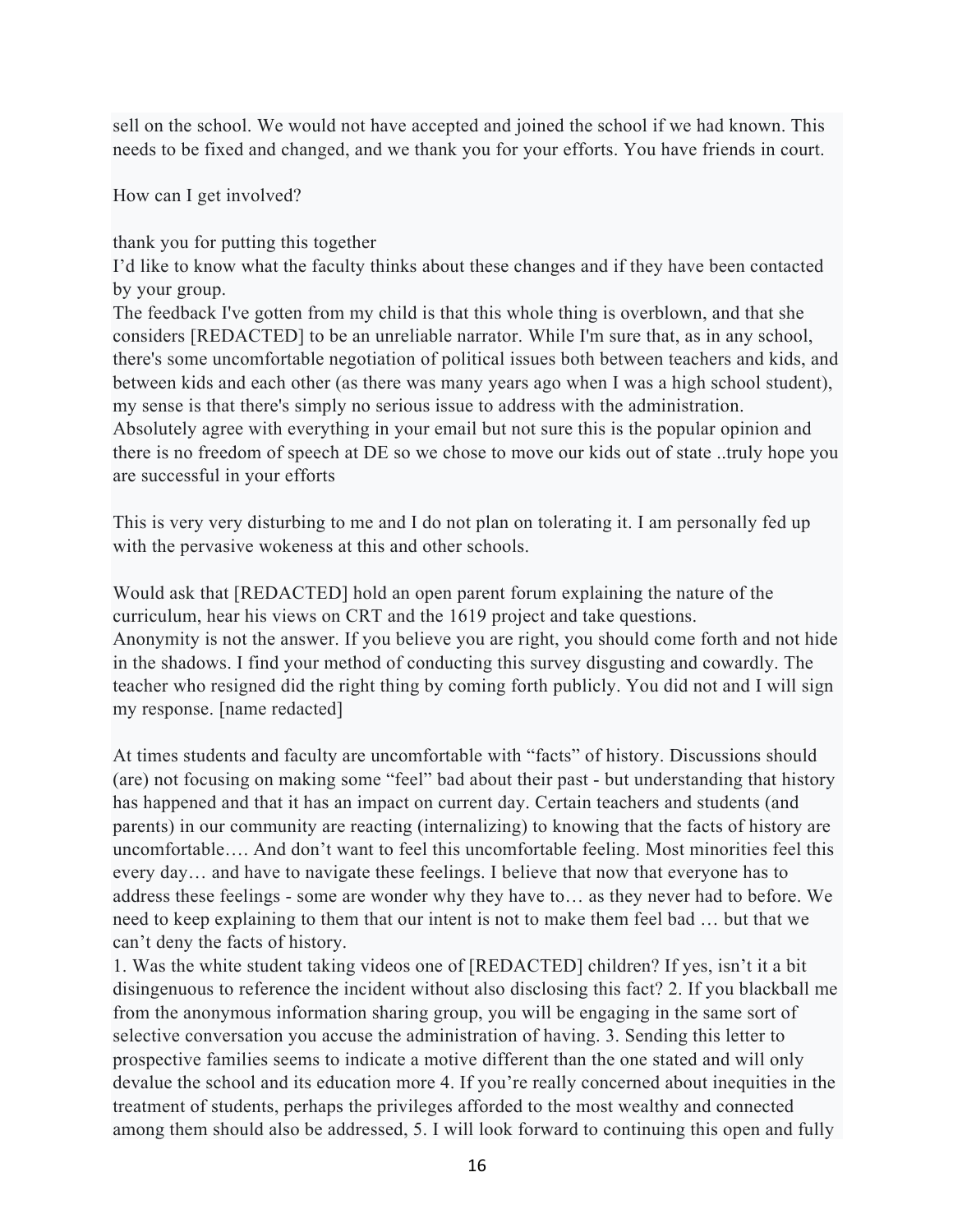inclusive conversation (anonymously) with you in the future. How will I be contacted? My email address is [EMAIL REDACTED] 6. If you are truly concerned about this issue, perhaps you should also send this email to alums. Seems like they should be involved in the conversation about how they experienced their education .

Sorry, [REDACTED] here again. One last comment about these concerns which I agree, should be addressed by the administration. If there's one thing I think DE is bad at, it's communicating about the right things at the right time. Here's my comment: Last year, the DE BIPOC community approached the administration with a list of requests around making the school feel more inclusive for them. It was concise and specific. I would suggest that you do the same thing. What are you asking for here? For seminar to not exist? For white students to be able to stay in whatever room they want? For faculty and staff to behave or not behave in certain ways? For [REDACTED] to step down? It would be easier to understand the goals of this group if they were articulated. Thanks so much and I'll look forward to hearing from you all again soon!

This is an issue I have been thinking about how to address in the education non-profit sector in which I have worked my entire career. Significantly, a large number of polls demonstrate the extent that those embracing anti-racist ideology and the policy positions growing out of it are actually out of touch with the majority of Black and Brown Americans. There are so many complexities in this area that our kids must understand, and I say this as a life-long liberal Democrat.

I am not yet concerned as I do no have first hand knowledge that what you are alleging indeed occurs. My first hand accounts do not align with the representations in your email. As such I will not play a game of forcing an opinion on this topic just because someone said it to be the case. Too often that seems to be how this current world operates. Statements need to be factual and verified via independent research. The article referenced is based on the viewpoint of one teacher who had planned to resign many months prior to issuing the statement. One statement from a teacher who was already on the way out for other reasons can't be the sole basis of a shift in curriculum. As for the comments by the students regarding their experience, no student should feel uncomfortable in their skin. That should not be tolerated whether white, black, yellow or purple. I am more concerned about this and how the school addressed the issue. We all have a choice. I know I do. If the school doesn't meet the educational needs I want for my child. I will simply remove my child and place her elsewhere. I will continue to monitor and observe from my child's experience to make that determination. Thank you.

These are important conversations to have, but it doesn't work when we choose to remain anonymous. If I believed strongly that the school is going in the wrong direction, which I do not, then I would engage in direct and consistent communication with the administration about my concerns, as opposed to sending letters like this without my name on it, which - let's be honest - are aimed more at stirring up anger than solving problems. If DE isn't meeting our or our children's needs and expectations, there are other schools.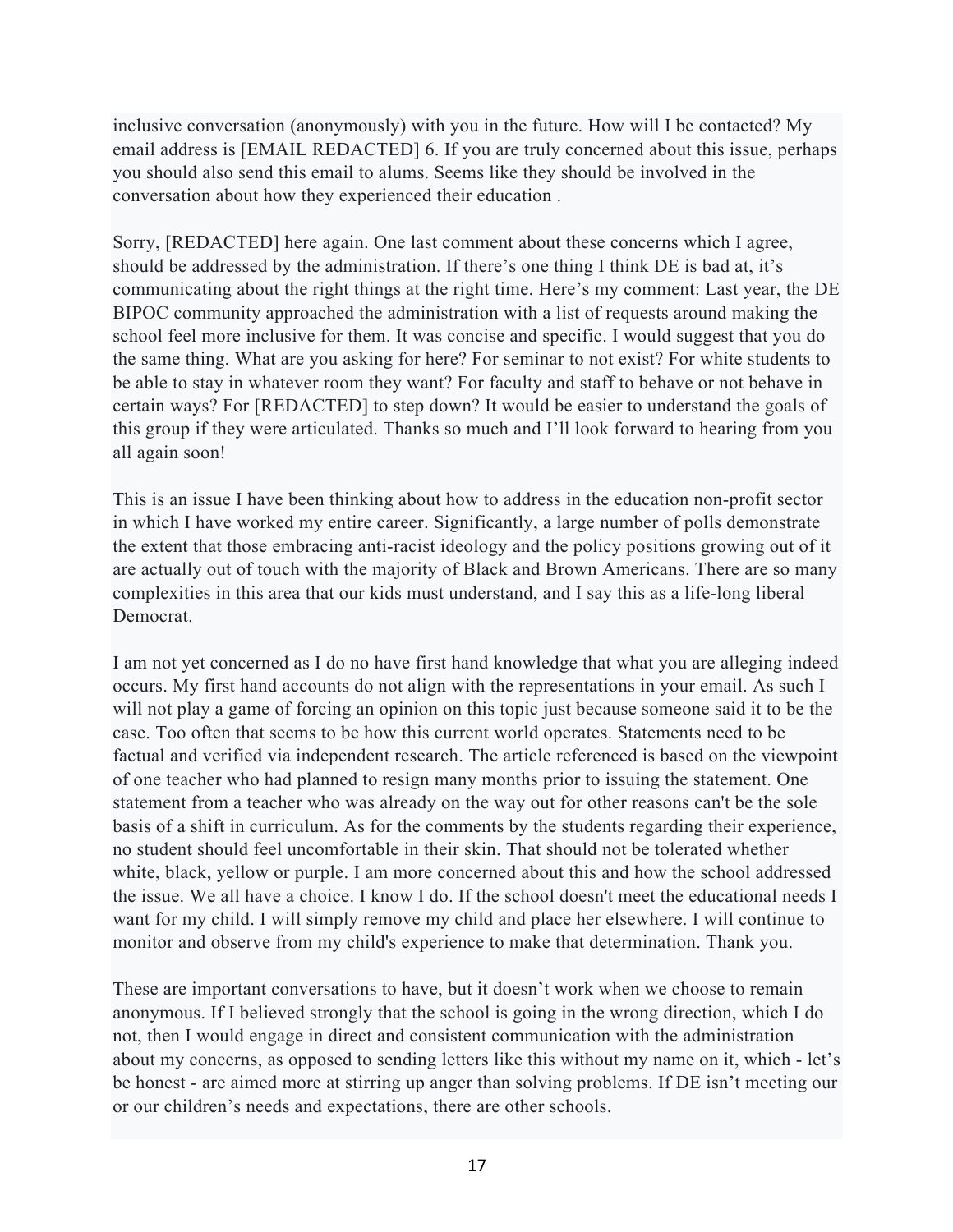Our son who is open, interested and engaged in learning about diversity and equity has still been made to feel he is a "problem" because he is white. We have discussed looking at other schools because we do not believe that DE is fostering a positive conversation about these important issues and is instead dividing what was a strong community when we first joined it [REDACTED] years ago.

Thank you for the email and survey. Starting in the spring of 2020 and during the 2020-2021 academic year, my [REDACTED] son told me multiple times that he will not write or discuss what he is questioning or thinking. He has said, "I will only tell them and write what they want to hear. I can not ask questions or state what my prospective is as I am concerned I will be incorrectly be called a racist." My son took the majority of his zoom classes, seminars, assemblies, etc. from my office. Too many times I heard some teachers and speakers (leading the discussion) "lecture" only giving a one-sided prospective and ignoring facts and other prospective of the topic. All of this took place BEFORE [REDACTED] disclosed her reasons for resigning from the school. Events like this and my son feeling that he cannot think freely in school are the leading reasons we have begun to look for other schools.

Administration of upper school needs to be more buttoned up, more professional and more decisive.

As relatively new parents to the school, with remote learning driving the bulk of our kids' experiences, it's hard to ascertain/understand some of what you describe. We think the school did an incredible job over the last 18 mths doing their best to educate and care for our kids in incredibly trying times. We would need more time to effectively understand what you outline in your letter.

I can relate to this letter, my children had to keep silent during class discussion and weren't able to voice their opinion on various subjects ( politic, history etc.) due to fear of being judge by teacher and other classmates.

This is a divisive letter that was not sent to parents of color which makes clear your own questionable and troubling agenda

In agreement allegations made by former teacher should be addressed throughly by DE leadership. Curriculum should pivot back to expanding our children's minds and encouraging them to think freely without consequence.

WHO ARE YOU ? AND WHERE DID YOU COME FROM ?! YOU DO NOT REPRESENT THIS PARENT OR ANY OTHER PARENT FOR THAT MATTER ! THE BLACK AFFINITY GROUP OR BLACK PARENT AFFINITY GROUP IS NOT GOING ANYWHERE . HOW DARE YOU ADDRESS THE WHOLE SCHOOL IN REGARDS TO THIS MATTER ?! WHERE WERE YOU WHEN THE BLACK KIDS WERE EXPERIENCING RACISM AT DE ?! YOU DO NOT HAVE THAT KIND OF POWER !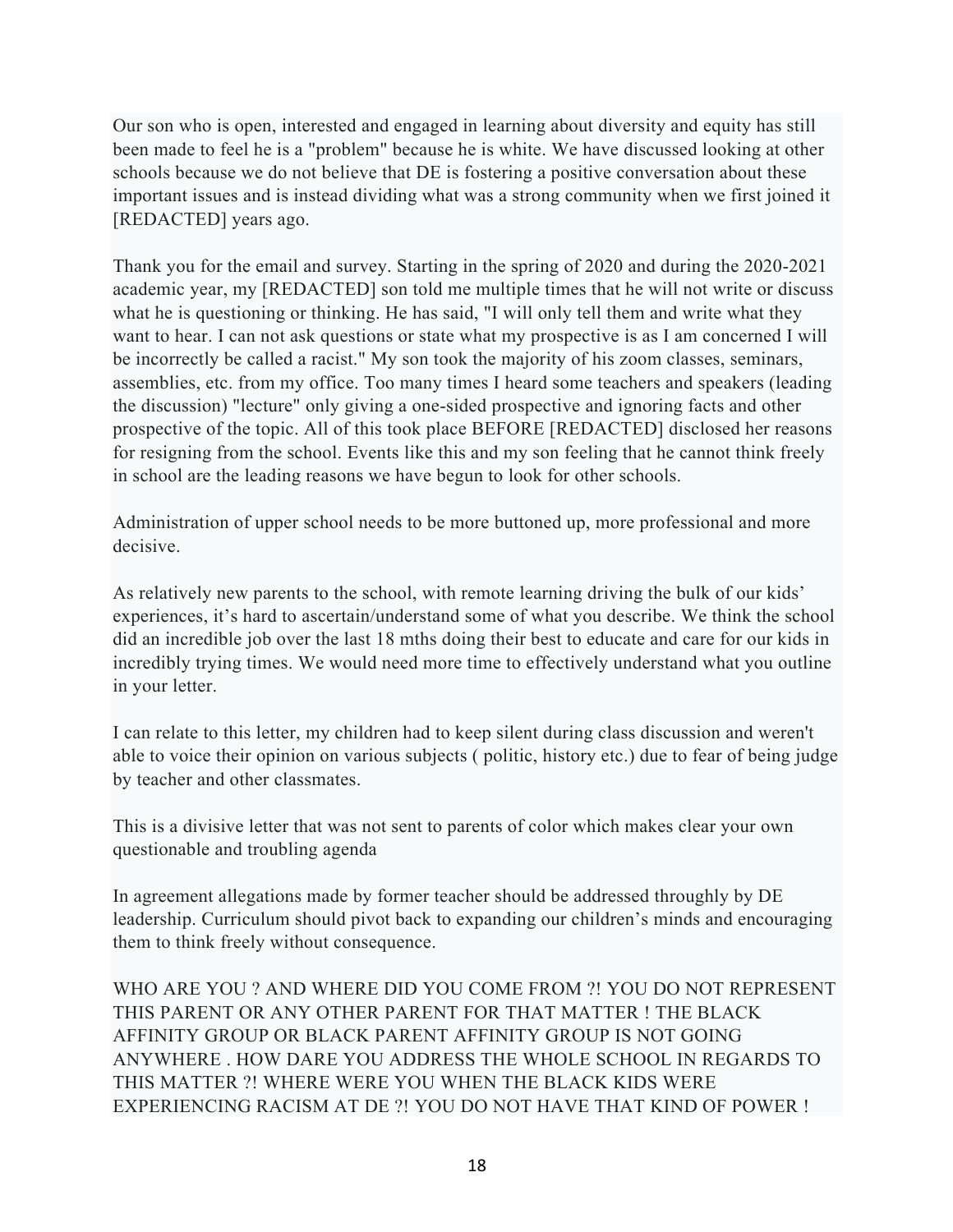# YOU CANNOT STOP GROUPS FROM COMING TOGETHER YOU DONT LIKE IT LEAVE !

Thank you for addressing this. I believe DE trying to be inclusive are excluding many families, faiths and beliefs.

Your understanding of what is actually happening at the school is flawed. The truth is much more nuanced and complicated than your letter suggests.

I don't believe the school needs to issue a statement about one teacher's resignation and that teacher's opinions on why she had to leave the school. Some parents received the email, other parents did not. I do not feel this is the right platform for one parent to send mass emails on her views and opinions. If a parent has concerns around the DE program, they should take it up with the school's administration.

Thanks for doing this!!

It is concerning to me that one individual has the access, and decided to send an email like this to the entire community. This feedback is not about the content of your email but the usage of parent email distribution list. I certainly did not consent to one parent's usage of contact information in this format. If everyone start sending surveys or other content as he/she deems necessary, can you imagine what that would be like? Do you want to be on the receiving end? I am open to discussing, and parents voicing concerns but you have no right to send a mass email like this. If you and some want to weaponize politics please keep it out of the DE community. Do not use our children as the excuse. If you don't agree and want your child/children to be part of the DE learning community, I believe you have the choice of not being here.

Thank you for speaking up

influencing and motivating our kids to learn educational subjects (like traditional math, science, history, etc, and modern subjects related to technology) is the school's role. influencing and teaching our kids about culture, religion, being an upstanding citizen, etc. is our role as parents. I don't agree at all with what that teacher said when she resigned.

How did you get my email? Please confirm.

Thank you for bringing this to light.

Thank you for taking action on behalf of our children

Unless you are willing to put your actual name on your email, or the name of the organization you represent, I will not engage with you. Also, your "survey" is poorly constructed and does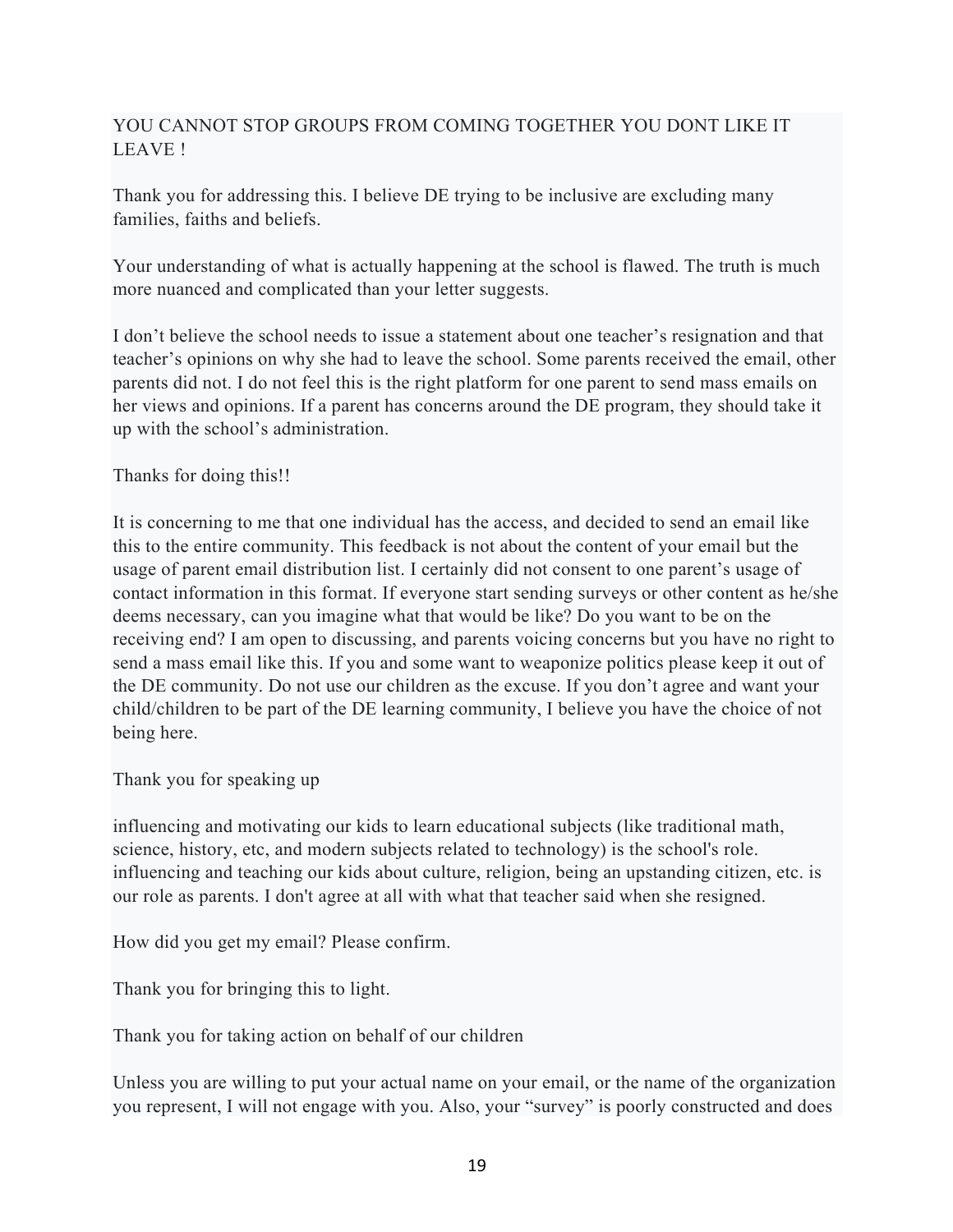not provide room for respondents to express their support of the school or to provide additional comment.

My child had an experience similar to situations you highlighted in your email. The experience was very upsetting and traumatic at the hands of a teacher. As a parent, I have felt the culture change over the last 7 years. So much that I advise my child to be measured when responding especially in the class of the above mentioned teacher. I am thankful that my student was older and I was able to have this be a teachable moment. I came to DE by choice because I fell in love with the school. But I have to be honest, if I had a young child I would think twice sending them to DE at this point in time.

We should only be interested in pursuing the truth.

Did you send out your letter after reviewing [REDACTED] letter from last night? I do not like the idea of villianizing the administration; though I do agree that developing an oppressor/oppressed presumptional dynamic is harmful to ALL. Is there a place for those of us who see the value to certain arguments made on both sides of this divisive issue? Where is that place?

I think you are doing very important work

I am grateful for this letter and everything that it stands for. Thank you.

This is not a right way to proceed with this matter.

As an immigrant, there was a great sense of pride and joy to be able to live in USA. There is no racism involved when a student wants to do well, learn from history, discourse, do better. Families are scared to speak aloud. Laziness is rewarded, children are being taught to hate themselves for being born white. To say that black people are oppressed is the most racist thing. Instead of the celebrities, athletes, etc always saying that things are unfair, de-fund the police (the most ludicrous) they should be a part of the solution. Adopt a school, set up mentorships, give back in a meaningful way. DE is going in a scary direction and this is not what we signed up for. Thank you for taking the time to bring this to light.

We are new to DE-the statement from the teacher caused many concerns, as it was a reason we left the school we were previously attending

A loving, caring tone of inclusivity, on both sides, is the model I seek.

Your survey is open to everyone in the world. I am not a D-E parent.

I vehemently disagree with your stance. I'm an alumni of de. I've sent [REDACTED] of my children to Dwight. I applaud their stance on highlighting systemic racism. Your message is a bit tone deaf. Your own stories of the Arab student incident highlights the exact reason why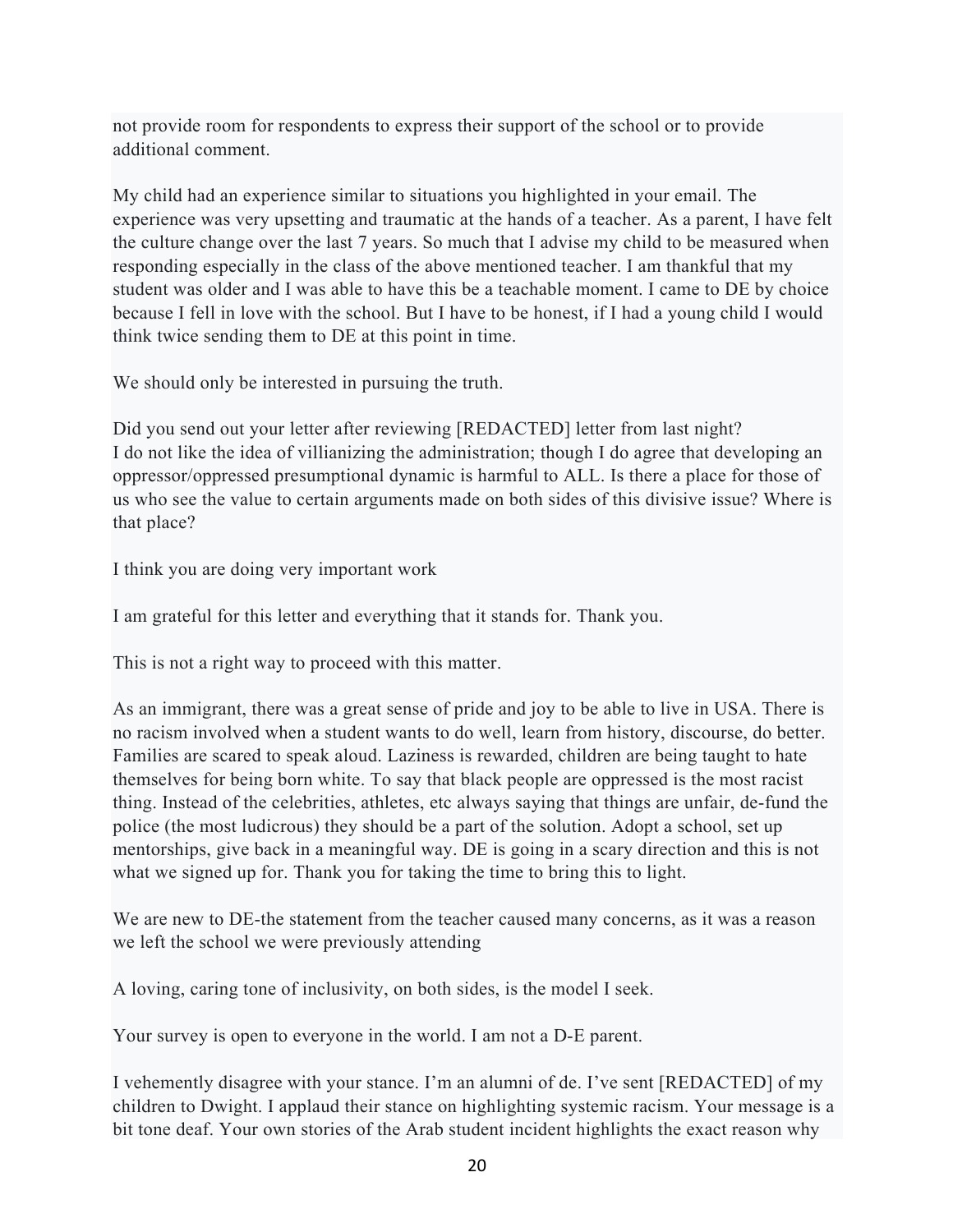what the school is doing is progress in the right direction. You are uncomfortable. Imagine what minority groups feel daily. You lack the understanding that your "discomfort" is less than what minority groups feel daily in their lives. Race and social issues transcend wealth. Opportunity, liberty and life are being taken away daily from those who are not in the right social/race group. The fact that highlighting this makes some uncomfortable only highlights why Dwight taking a stance on this issue is so critical. What you deem radical is actually necessary for change in our society today and tomorrow. By highlighting the realities within our country systems, inherent in our culture and embedded within our history, will only ensure self awareness will occur. Knowledge is power. You are now more self aware. However uncomfortable you are, perhaps even this exercise will show you that only someone with privilege could even take this course of action. Because the truth is only someone who feels empowered to say whatever they want without repercussion could take this action. As a minority, I have always had to be self aware and ensure I'm cognizant of my actions. I hope you have to be more self aware. Perhaps tomorrow will be a better place. Because this does feel like an oppressor rationalizing why they are not the problem. Dwight's change of curriculum actually only enforces why I think Dwight as always has been a forward thinking school. Race and discrimination is an uncomfortable discussion. The fact that we are having this uncomfortable discussion is in fact progress. But I stand on the side of Dwight. They are doing their best to navigate a tough time in education. There will always be some who are not happy but if they shift the needle enough, tomorrow's adults will be armed with a better perspective. I hope they can explore their new agendas. I'm sure they will adjust as they develop this curriculum. But I find it very telling that this change is causing so much emotion from some. I think we all have a choice. If Dwight is not providing the education you want your child to have, then you have a choice to change schools. I will not. I am a supporter of the school and a product of the school. I can assure you they have been a proponent of cultural diversity and ahead of the curve compared to our peer private schools since i attended back in the early 90s.

Coming from a former socialist country, we are deeply concerned and see the resemblance and danger of one sided propaganda and are aware of the results it can lead to.

So glad this is finally happening.

We have reached out to [REDACTED] several times about this and even caught him in person with little to no response. I think it is absolutely disgusting how the school handled it and I commend you for you reaching out to the community. We value the education our children have received thus far but as they continue to progress through the school, we do have several concerns about the idealogy.

My daughter was a [REDACTED] this past year and she read the letter. She feels there is some divisiveness, but that it's not rampant. Some of her friends feel the same way. I understand DE is progressive, but to me it has gone overboard.

We are new to the school beginning September but feel this conversation is a very important one